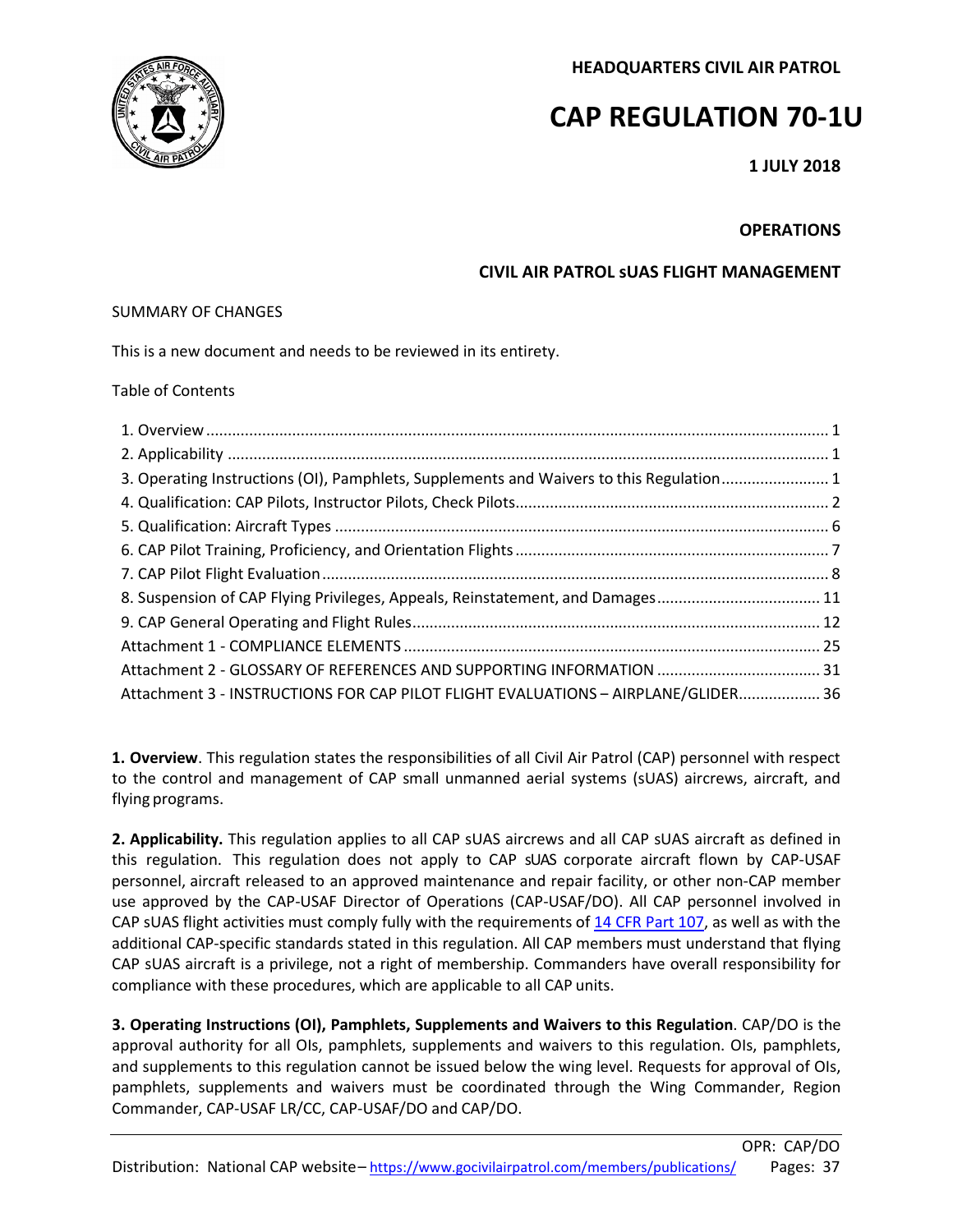<span id="page-1-0"></span>**4. Qualification: CAP sUAS Pilots, sUAS Instructor Pilots, sUAS Check Pilots, sUAS Check Pilot Examiners and sUAS Specialty Qualifications.** All CAP sUAS mission pilots must hold a Federal Aviation Administration (FAA) remote pilot certificate, be medically capable of safely operating the aircraft and be current in accordance with the requirements of 14 CFR Part 107. To be designated and to operate as a CAP sUAS pilot in one or more of the classifications listed in Attachment 2 (CAP [sUAS Aircrew](#page-24-0) Definitions) of this regulation, the member must meet the CAP requirements for that classification in accordance with this regulation.

- 4.1. CAP sUAS Pilot Qualifications
	- 4.1.1. CAP sUAS Demonstration Pilot

4.1.1.1. To operate as a CAP sUAS Demonstration Pilot, the member be qualified to operate a sUAS under 14 CFR Part 101, with appropriate endorsements from a CAP sUAS Instructor Pilot for the make and model aircraft flown and have completed a CAPF 5U check flight by an CAP sUAS Check Airman within the last 12 calendar months.

4.1.2. CAP sUAS Mission Pilot

4.1.2.1. To operate as a CAP sUAS Mission Pilot in rotary wing or fixed wing sUAS the membermust:

4.1.2.1.1. Be current and qualified in accordance with the requirements of 14 CFR Part 107 for a remote pilot certificate; and

> 4.1.2.1.2 Have successfully completed a CAP sUAS CAPF 5U check flight by a CAP sUAS Check airman within the last 12 calendar months; and

4.1.2.1.2. Have successfully passed a CAP sUAS Mission Pilot Flight Evaluation (CAPF 91U) within the past 12 calendar months; and

4.1.2.1.3. Complete Level I of the senior member professional development program if a senior member.

4.2. CAP sUAS Instructor Pilot, sUAS Check Pilot, and sUAS Check Pilot Examiner Qualifications

4.2.1. CAP sUAS Instructor Pilot

4.2.1.1. To operate as a CAP sUAS Instructor Pilot, the member must possess a valid FAA 14 CFR Part 107 certificate. In addition, the member must:

4.2.1.1.1. Be current and qualified in accordance with the requirements of 14 CFR Part 107 for the type(s) of instruction to be given; and

4.2.1.1.2. Be current and qualified in accordance with this regulation for the CAP sUAS aircraft to be used for flight instruction; and

4.2.1.1.3. Have successfully passed a CAPF 5U with an endorsement for CAP sUAS Instructor Pilot privileges in the past 12 calendar months; and

4.2.1.1.4. Be designated as a CAP sUAS Instructor Pilot by the Wing or Region Commander, CAP/DO, or their designee, with the appointment documented in [OpsQuals.](https://www.capnhq.gov/CAP.OPSQuals.Web/Default.aspx)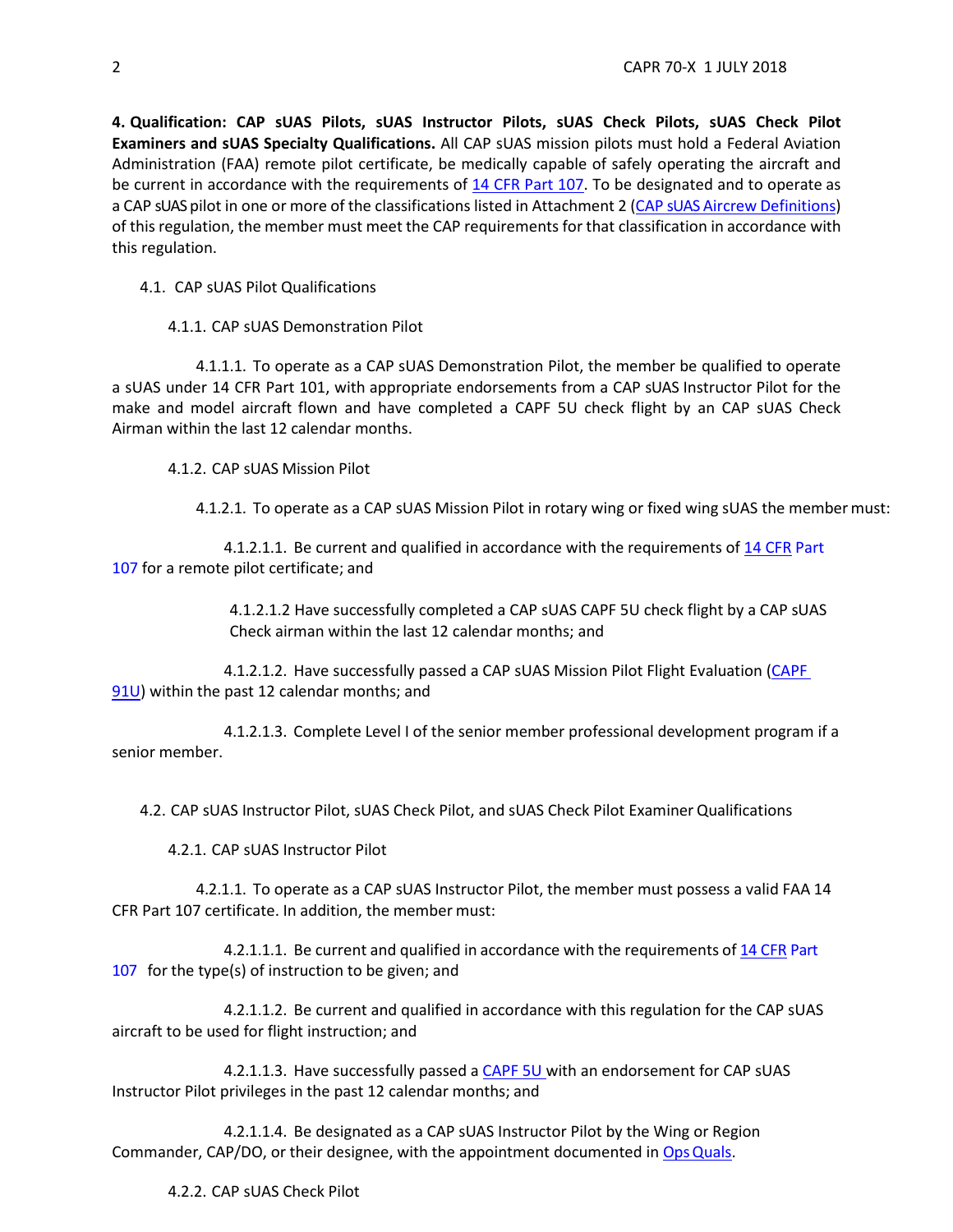4.2.2.1. To operate as a CAP sUAS Check Pilot, the member must be a CAP sUAS Instructor pilot in accordance with this regulation. In addition, the member must:

4.2.2.1.1. Have successfully passed the appropriate CAPF 5U with an endorsement for CAP sUAS Check Pilot privileges in the past 12 calendar months; and

4.2.2.1.2. Be designated as a CAP sUAS Check Pilot by the Wing or Region Commander, CAP/DO, or their designee, with the appointment documented in Ops Quals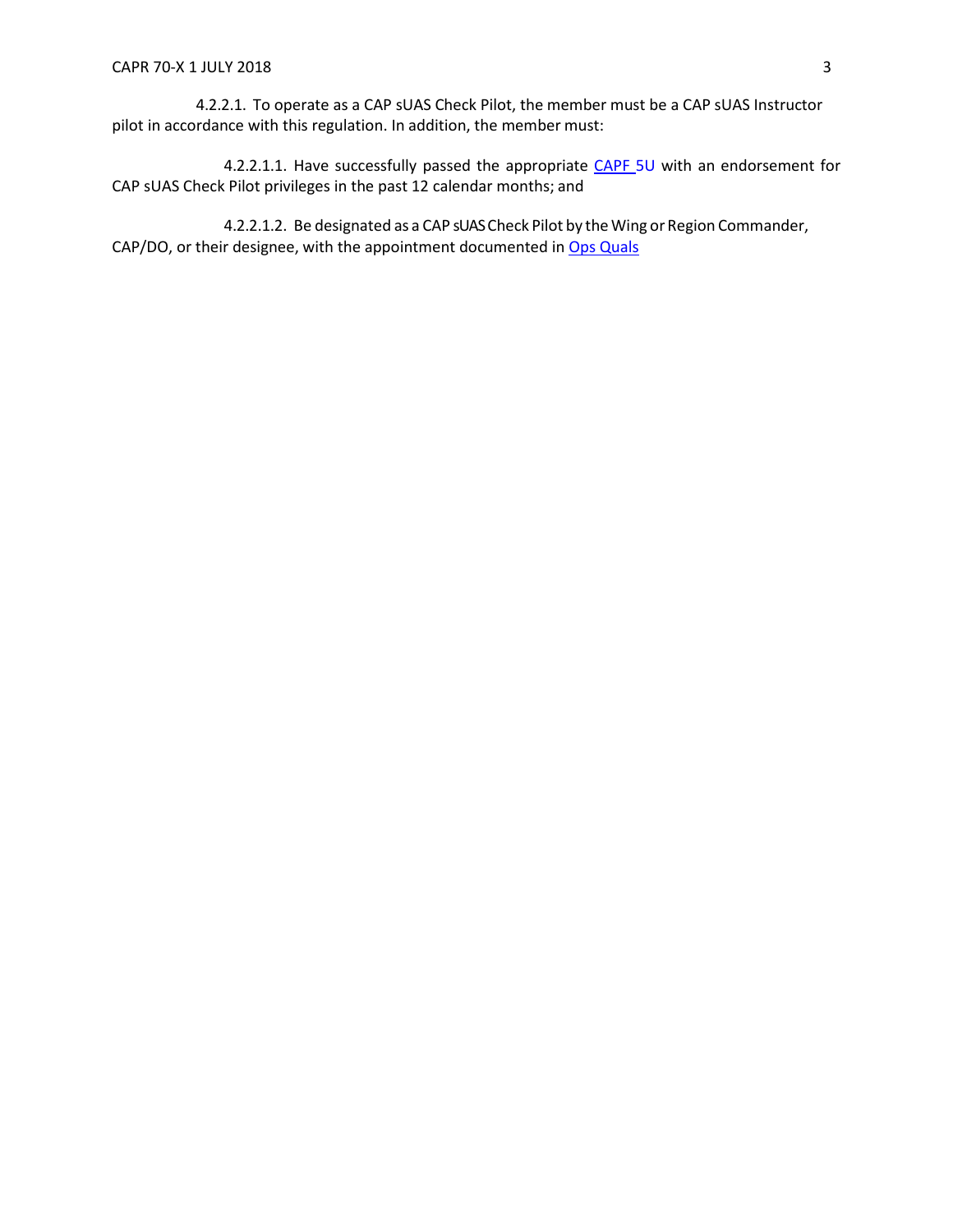4 CAPR 70-X 1 JULY 2018

Have successfully passed the [online National Check Pilot Standardization](https://www.capnhq.gov/CAP.LMS.Web/Course/course_start.aspx?c=1) [Course \(sUAS\) \(NCPSC\)](https://www.capnhq.gov/CAP.LMS.Web/Course/course_start.aspx?c=1) prior to initial appointment and at least once every four years thereafter. (Note: Completion of the NCPSC (Airplane) qualifies as completion of the NCPSC (sUAS);

4.2.2.1.3. For CAP sUAS Check Pilot privileges, have at least 30 hours sUAS Pilot in Command

4.2.3. CAP sUAS Check Pilot Examiner

4.2.3.1. To operate as a CAP sUAS Check Pilot Examiner, the member must be a CAP sUAS Check Pilot in accordance with this regulation. In addition, the member must:

4.2.3.1.1. Have successfully passed the appropriate CAPF 5U with an endorsement for CAP sUAS Check Pilot Examiner privileges in the past 12 calendar months; and

4.2.3.1.2. Be designated as a CAP sUAS Check Pilot Examiner by the Wing or Region Commander, CAP/DO, or their designee, with the appointment documented in [Ops Quals;](https://www.capnhq.gov/CAP.OPSQuals.Web/Default.aspx) and

4.2.3.1.3. Renew the Check sUAS Pilot Examiner endorsement for CAP sUAS flight activities during the annual CAPF 5U in order to retain Check Pilot Examiner privileges for CAP; and

4.2.3.1.4. For CAP sUAS Check Pilot Examiner privileges in sUAS, have the required Part 107 privileges and at least 40 hours PIC of sUAS.

4.3. CAP Specialty Qualifications

4.3.1. CAP sUAS Flight Release Officer (FRO)

4.3.1.1. sUAS FROs must have sUAS flying experience either as a sUAS mission pilot or as an sUAS Technician. sUAS experience should preferably be within CAP, but external experience is acceptable. FROs do not have to be current to fly within CAP. In order to be an sUAS FRO, personnel must also:

4.3.1.1.1. Pass the online [CAP FRO training course](https://www.capnhq.gov/CAP.LMS.Web/Course/course_start.aspx?c=45) every four years or as updated by NHQ; and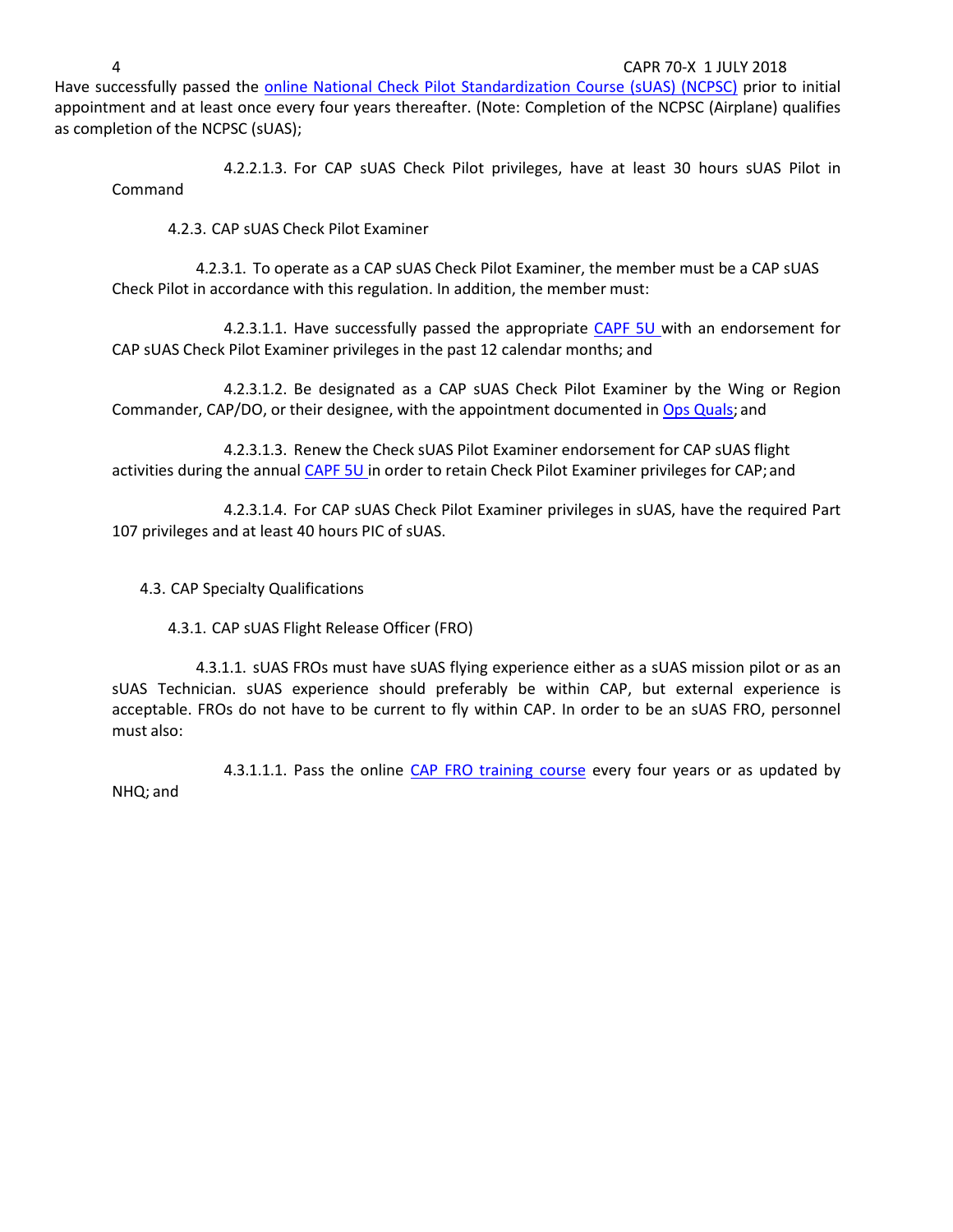4.3.1.1.2. Be designated as a CAP sUAS FRO by the Wing or Region Commander, CAP/DO, or their designee, with the appointment documented in Ops [Quals.](https://www.capnhq.gov/CAP.OPSQuals.Web/Default.aspx)

# <span id="page-4-0"></span>**5. Qualification: Aircraft Types**

5.1. To operate as PIC using sUAS CAP aircraft, a CAP sUAS Pilot (other than a CAP Demonstration Pilot) must meet the following CAP-specific requirements for the aircraft to be flown.

5.1.1. Rotary Wing

5.1.1.1. Commercial off the Shelf (COTS) (ex: DJI Phantom 3 or 4, Yuneec Typhoon H, DJI Mavic Pro, etc): Possession of Part 107, completion of the CAP Basic sUAS course (or equivalent).

5.1.1.2. Complex Airframes (ex: Kit built sUAS, Endurance Quad, F800, specially equipped aircraft for COA operationss) – in addition to the requirements of the CAP sUAS Pilot must have:

5.1.1.2.1. At least 7 hours PIC time in COTS sUAS.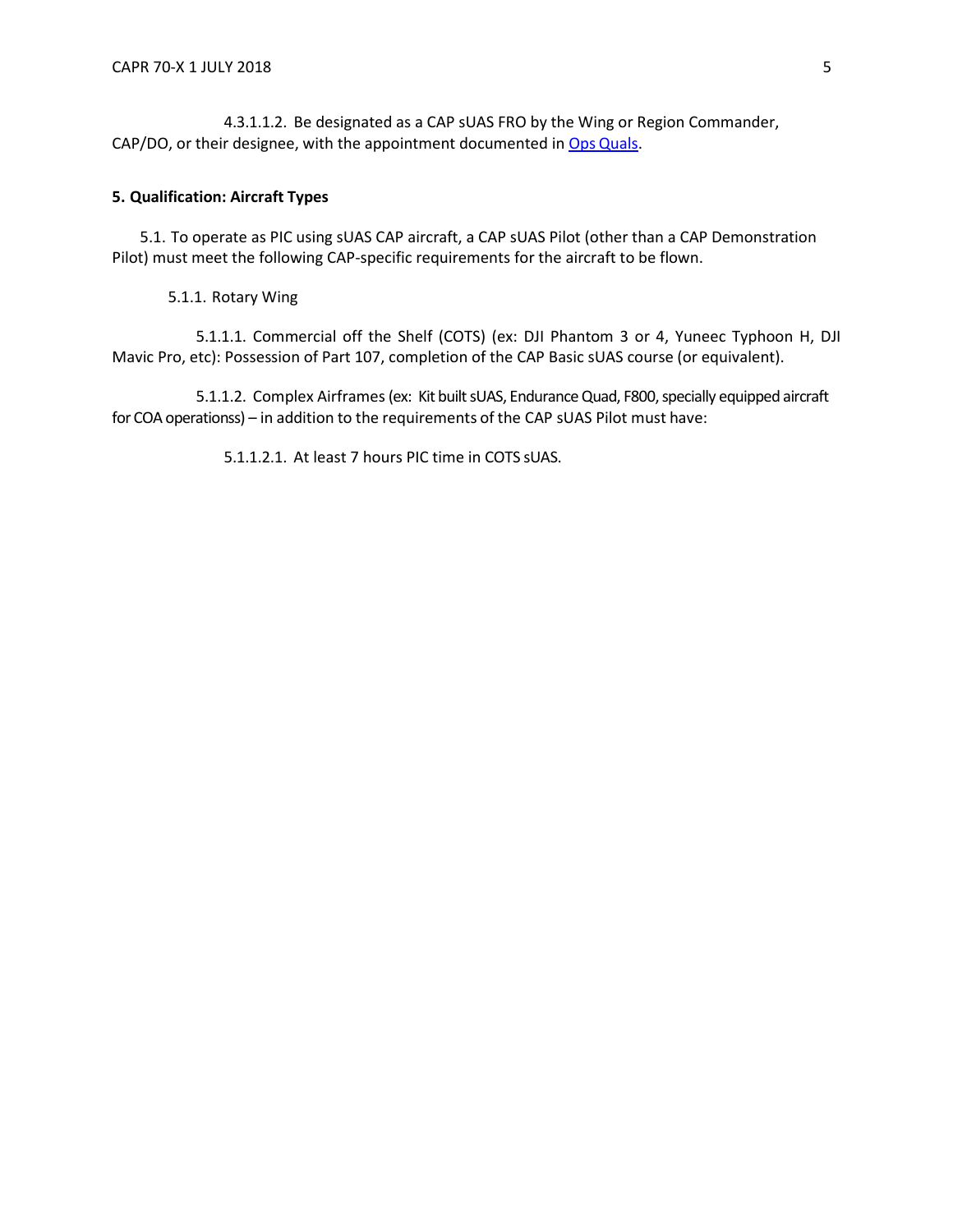5.1.1.2.2. Completion of the CAP advanced sUAS training course (or equivalent)

### <span id="page-5-0"></span>**6. CAP sUAS Pilot Training, Proficiency, and Demonstration Flights**

6.1. Eligibility

6.1.1. All CAP members, including cadets, are authorized to use CAP sUAS for initial and transition flight instruction toward any FAA certificate, rating, or endorsement.

6.2 Training

6.2.1 All CAP sUAS Mission Pilots must complete the NESA Advanced sUAS Pilot Course (or approved equivalent).

6.2.2 All CAP sUAS Technicians must complete the NESA sUAS Technician Course (or approved equivalent).

6.2.3 CAP sUAS Demonstration Pilots must complete a training program that meets the requirements of the AMA and FAA Part 101.

6.3 Proficiency requirements

6.3.1 All CAP sUAS Mission Pilots must complete an annual CAPF 5U flight evaluation from an approved sUAS Check Pilot.

6.3.1 To remain proficient it is desired that the sUAS Mission Pilot accumulate a minimum of 1 hour as PIC each quarter of the FY.

6.4 Demonstration Flights

6.4.1 Demonstration flights may be conducted by a CAP sUAS Demonstration Pilot under the requirements of 14 CFR Part 101.

6.4.2 Night flight and Beyond Visual Line of Sight operations are prohibited (regardless of existing waivers in effect from the FAA) for demonstration flights.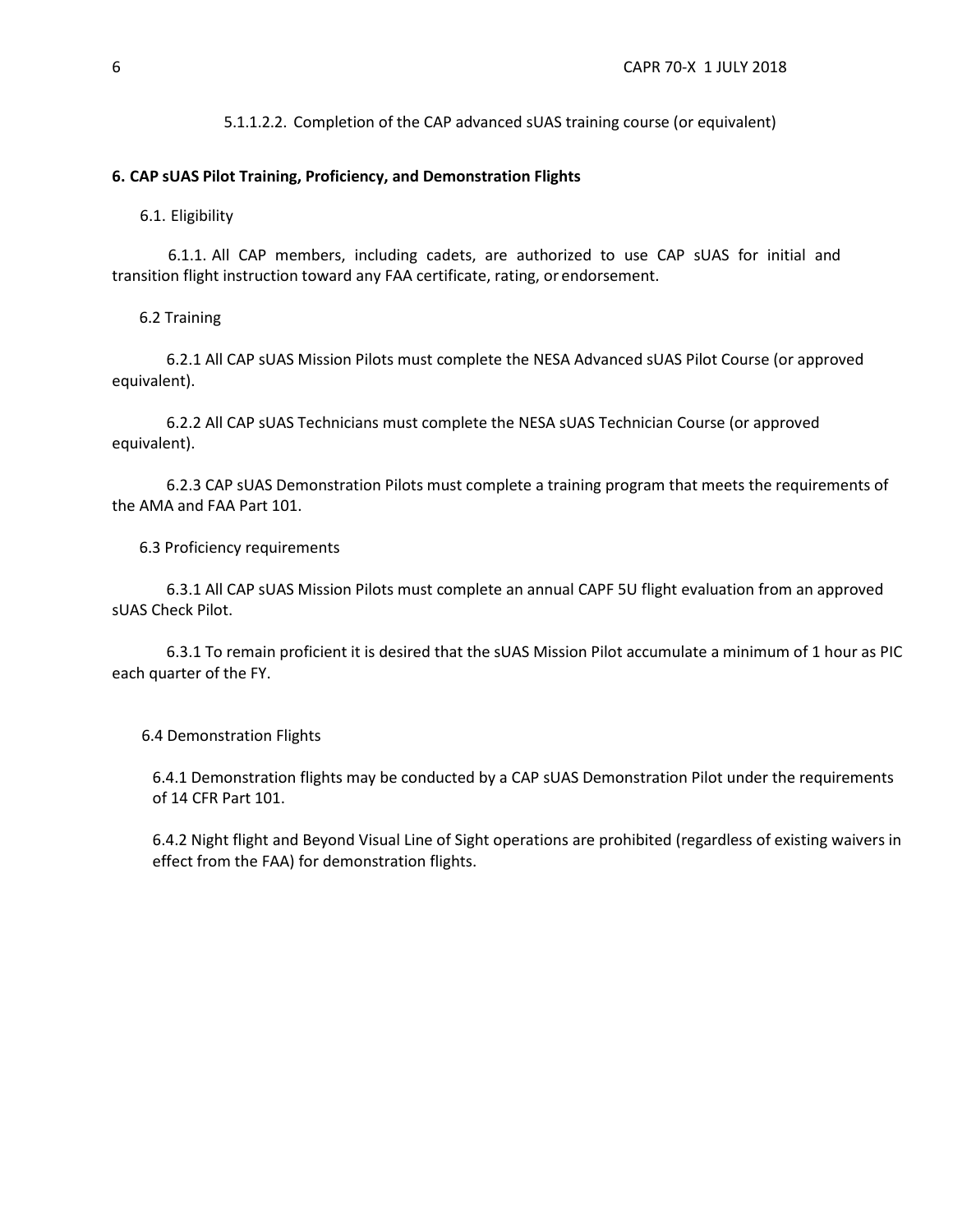## <span id="page-6-0"></span>**7. CAP sUAS Pilot Flight Evaluation**

7.1. General

7.1.1. The CAP sUAS Pilot Flight Evaluation (CAPF 5U) consists of ground and flight components necessary to evaluate and document a CAP sUAS Pilot's classification in accordance with the requirements of this regulation and their qualification to operate in one or more CAP sUAS models. In regard to the operations of a sUAS, the CAPF 5U must include at least 20 minutes of flight time and a minimum of two takeoffs and landings (not applicable to abbreviated CAPF 5U)

7.1.2. The CAPF 5U may include endorsements for certain types of aircraft operation (e.g., Fixed Wing, Rotary Wing, Instructor/Check Pilot, etc.). All endorsements on a CAPF 5U for sUAS operations apply to all qualifying [models.](#page-7-0)

7.1.3. Unless revoked by a wing or higher commander, the CAPF 5U is valid through the last day of the twelfth month of its completion date. For example, a flight evaluation completed on 1 January 2017 would remain valid through 31 January 2018.

7.1.4. To operate as PIC for a sUAS, a member must pass an initial CAPF 5U in each CAP sUAS type (e.g., make/model, endorsement, etc.) that they desire to fly. Thereafter, the CAP Pilot may renew qualifications as follows:

7.1.4.1. Fixed Wing: Pass the CAPF 5U in a Fixed Wing sUAS.

<span id="page-6-2"></span><span id="page-6-1"></span>7.1.4.2. Rotary Wing - COTS: Pass the CAPF 5U using a COTS airframe within the past 12 calendar months.

<span id="page-6-3"></span>7.1.4.3. Complex Rotary Wing - COTS: Pass the CAPF 5U using a Complex COTS airframe within the past 12 calendar months.

7.1.4.4. Multiple CAP sUAS Pilot Flight Evaluations may still be required for personnel choosing to maintain qualifications in varied types of sUAS as noted in paragraphs [7.1.4.1,](#page-6-1) [7.1.4.2, a](#page-6-2)n[d](#page-6-3) [7.1.4.3.](#page-6-3)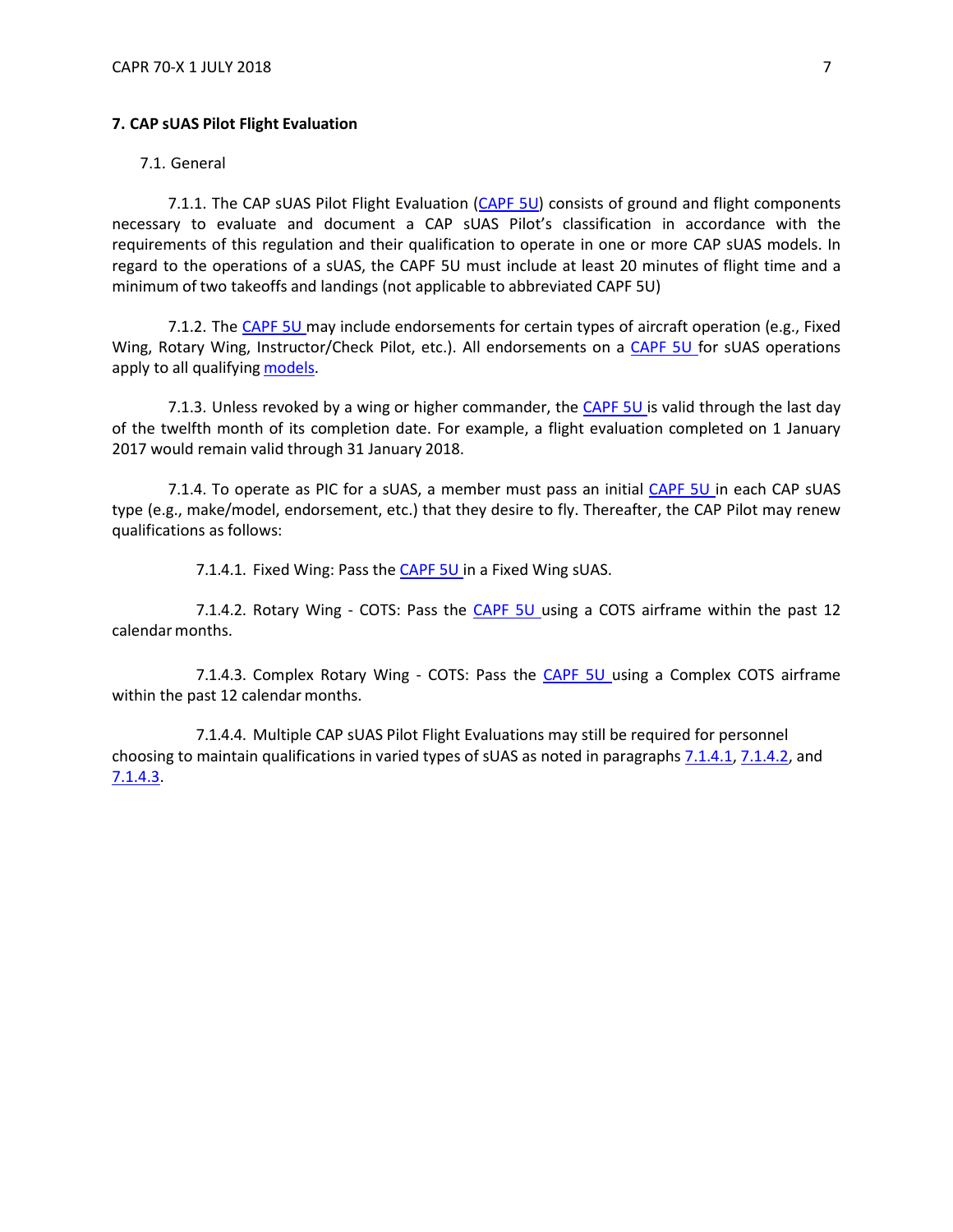<span id="page-7-0"></span>7.1.5. For aircraft qualification purposes, an initial CAPF5U in any of the following model groupings counts as a CAP sUAS Pilot Flight Evaluation for all models listed in that grouping:

7.1.5.1. DJI Phantom 4 counts for Phantom 2 and 3, Mavic Pro, Spark, and Air

7.1.5.2. Yuneec H520 counts for Yuneec Typhoon H

7.1.5.3. Fixed Wing E384 and E386 are considered equivalent airframes.

7.1.6. Unless otherwise noted by the CAP sUAS Check Pilot, all previous aircraft for which the pilot has an initial CAP sUAS Flight Evaluation are renewed at the time of the annual CAP sUAS Pilot Flight Evaluation. sUAS Check Pilots will confirm that pilots meet all requirements as outlined in other parts of this regulation prior to signing off completion of the CAPF 5U

7.1.7. If a CAP sUAS Pilot requests to add additional endorsements or sUAS models in the same category and class to an existing pilot qualification, the CAP sUAS Check Pilot has the discretion to administer an abbreviated CAPF 5U consisting of the questionnaire (CAPFs 5U fixed wing, CAPF 5U rotary wing) for the aircraft model to be demonstrated, completed within 60 days before the abbreviated CAPF 5U and maneuvers that the CAP Check Pilot deems necessary to evaluate the pilot's qualifications for the new endorsement. The abbreviated CAPF 5U does not change the original expiration date for the CAP Pilot's existing annual qualification.

7.2. Eligibility

7.2.1. To be eligible to take a [CAPF 5U,](https://www.gocivilairpatrol.com/static/media/cms/F005_307D79BCBF52D.pdf) the member must:

7.2.1.1. Pass the online [CAPR 70-1U, CAPF 5U](https://www.capnhq.gov/CAP.LMS.Web/Course/course_lessons.aspx?c=120) Annual Examination (plus supplemental airplane, [glider](https://www.capnhq.gov/CAP.LMS.Web/Quiz/quiz_start.aspx?qid=2) or balloon exam, if applicable) within 60 days before the date of the [CAPF 5U](https://www.capmembers.com/media/cms/F005_307D79BCBF52D.pdf)

7.2.1.2. Complete the appropriate questionnaire (CAPFs [5Q-U,](https://www.gocivilairpatrol.com/static/media/cms/F005Q_A_CE3D5276A7C14.pdf) for the make and model of CAP aircraft in which the member is being evaluated.

7.2.1.3. Provide evidence of qualifications to the CAP Check Pilot, to include: FAA remote pilot certification; log book; CAP membership card; online CAPR 70-1U, CAPF 5U Annual [Examination](https://www.capnhq.gov/CAP.LMS.Web/Course/course_lessons.aspx?c=120)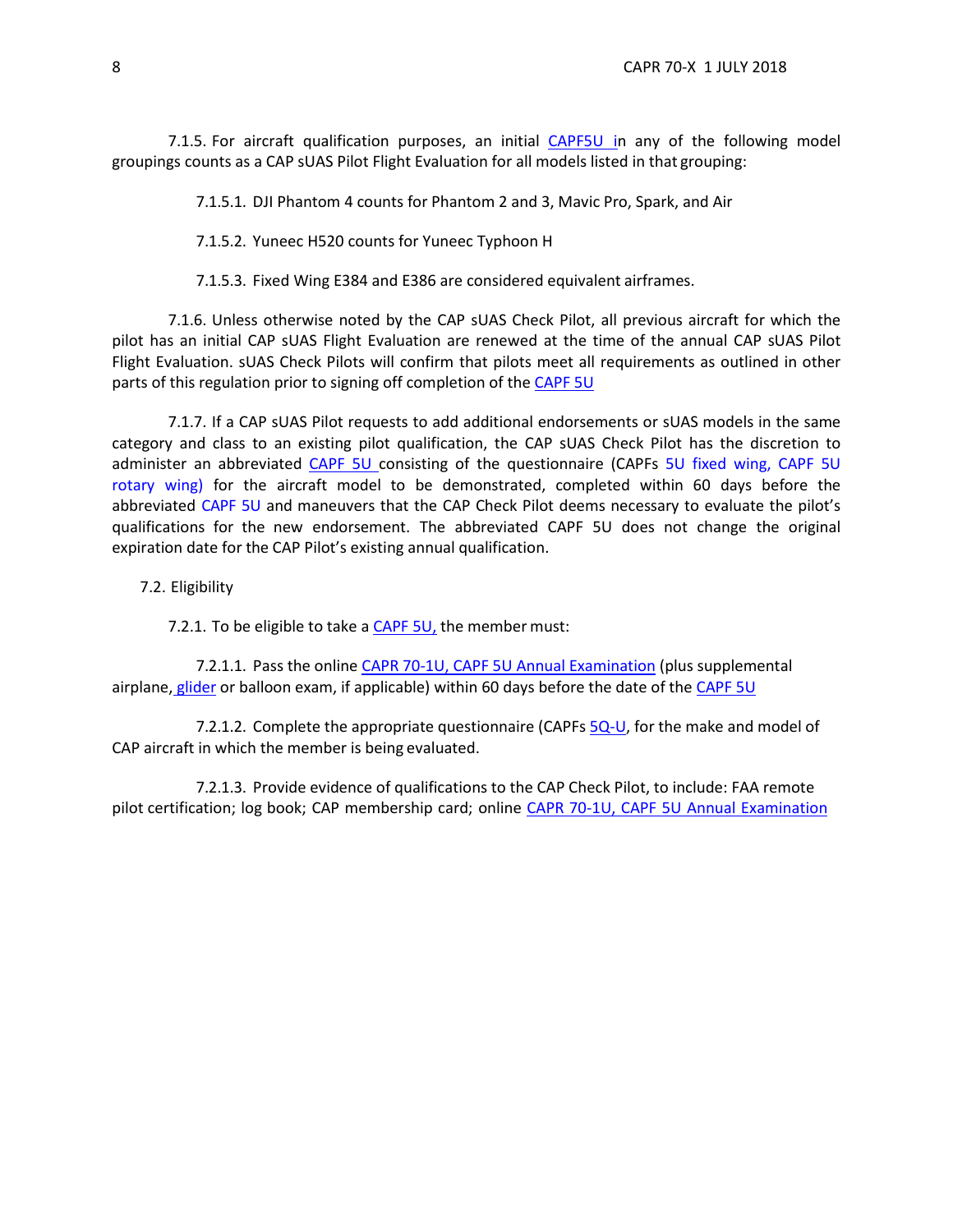; questionnaire (CAPFs [5Q-A,](https://www.gocivilairpatrol.com/static/media/cms/F005Q_A_CE3D5276A7C14.pdf) [5Q-B,](https://www.gocivilairpatrol.com/static/media/cms/F005Q_B_6259910691C4F.pdf) or [5Q-](https://www.gocivilairpatrol.com/static/media/cms/F005Q_G_74F252F1381E7.pdf) [G\)](https://www.gocivilairpatrol.com/static/media/cms/F005Q_G_74F252F1381E7.pdf); and any quiz results needed for special endorsements (such as for Cadet Orientation Pilot, Check Pilot, etc.).

7.3. Administration

7.3.1. The following individuals may administer a CAPF 5U

7.3.1.1. A CAP aUAS Check Pilot who is both FAA- and CAP-current and qualified in the CAP sUAS to be used.

7.3.1.2. A CAP-USAF UAS evaluator pilot, while performing duties of a CAP-USAF UAS evaluator pilot.

7.3.1.3. For a sUAS in cases where the Wing does not have a CAP sUAS Check Pilot for sUAS, a commercial remote pilot, with the prior written approval of the WingCommander and CAP/DO.

7.3.2. The individual who administers the CAP sUAS CAPF 5U must follow the guidance and instructions provided in **[Attachment 3](#page-27-0)** to this regulation.

7.3.3. Except for fees charged by an [FAA DPE](https://www.faa.gov/other_visit/aviation_industry/designees_delegations/designee_types/dpe/) for a practical test leading to an airman certificate or rating, no person may charge for any ground instruction, flight training, or flight evaluations accomplished in accordance with this regulation.

7.3.4. A CAP sUAS Pilot must obtain written approval from a wing or higher commander to take more than two consecutive [CAPF 5s](https://www.gocivilairpatrol.com/static/media/cms/F005_307D79BCBF52D.pdf) with the same CAP sUAS Check Pilot.

7.3.5. Except for Counter sUAS personnel, a CAP Pilot must obtain approval from the Standardization and Evaluation Officer (DOV) in their assigned wing to take a [CAPF 5U](https://www.gocivilairpatrol.com/static/media/cms/F005_307D79BCBF52D.pdf) in another wing.

7.4. Failure, Unsatisfactory Performance and Re-Evaluation

<span id="page-8-0"></span>7.4.1. Annual or Abbreviated Flight Evaluation Failure. If a CAP sUAS pilot fails an annual or abbreviated CAP sUAS Remote Pilot Flight Evaluation in a make/model in which the pilot is currently qualified, the pilot must undergo a re-evaluation in accordance with paragraph  $7.4.3$ . The CAP sUAS Check Pilot must document the failure in [WMIRS](https://www.capnhq.gov/WMIRS/Default.aspx) at the conclusion of the failed CAP sUAS Remote Pilot Flight Evaluation and notify the Wing DOV and/or Wing DOU and/or Wing DO and/or Wing Commander (Region DOV and/or Region DOU and/or Region DO and/or Region Commander if the subject pilot is assigned to the region staff).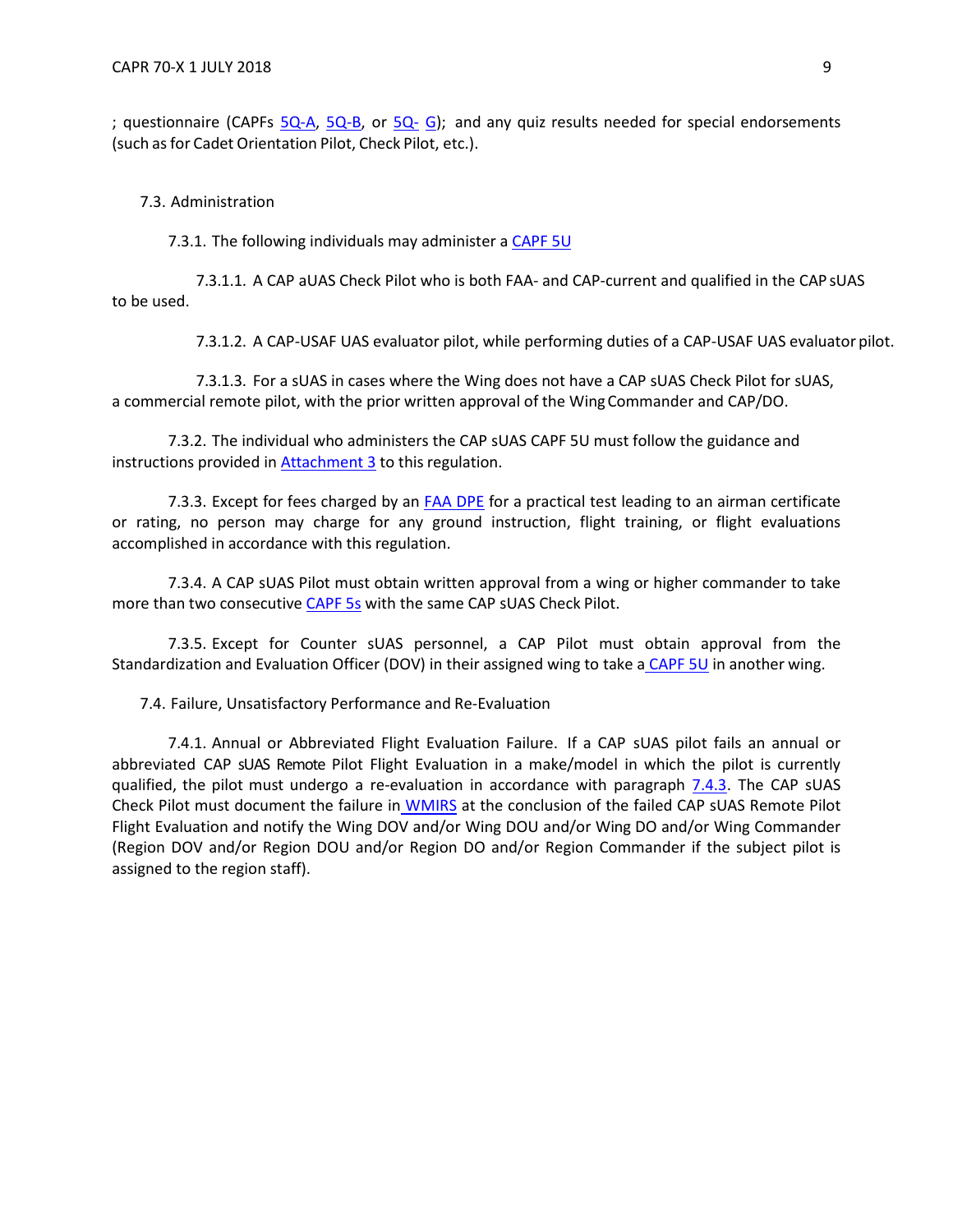7.4.2. Initial or Endorsement Flight Evaluation Failure. If a CAP sUAS pilot fails an initial CAP sUAS Remote Pilot Flight Evaluation for a new make/model or fails to qualify for an endorsement (e.g., Demonstration Pilot privileges), such failure does not require re-evaluation under paragraph [7.4.3](#page-9-1) unless in the judgment of the CAP Check Pilot that failure resulted from factors that would extend to other makes/models (e.g., poor airmanship, poor judgment). In those cases, the CAP Check Pilot would follow the procedure in paragraph  $7.4.1$ . for annual flight evaluation failure.

<span id="page-9-1"></span>7.4.3. Re-evaluation. A wing or higher commander has the discretion to require any sUAS CAP Pilot entering, under, or temporarily in their command to undergo an additional flight evaluation, including local area familiarization, with a designated CAP sUAS Check Pilot. To ensure fairness, commanders should consider designating a different CAP sUAS Check Pilot to conduct a re-evaluation when re-evaluation is due to a failure. Prior to re-evaluation, the Wing DOV and/or the Wing DOU or their designee will approve a plan to ensure that training has been accomplished to correct identified deficiencies. Required training will be accomplished prior to reevaluation. Pending satisfactory completion of the additional flight evaluation, the commander may suspend the CAP sUAS Pilot's CAP sUAS flying privileges except for retraining with a CAP sUAS Instructor Pilot.

## <span id="page-9-0"></span>**8. Suspension of CAP Flying Privileges, Appeals, Reinstatement, and Damages**

<span id="page-9-2"></span>8.1. Suspension of CAP sUAS Flying Privileges - General. Any commander in a CAP member's chain of command, or an Incident Commander (IC) during a supervised mission, may immediately suspend CAP sUAS flying privileges of a member for cause. In the case of suspending sUAS privileges, this suspension shall not affect the other non-sUAS flight privileges of the pilot, unless those privileges are also suspended in accordance with CAPR 70-1.

8.1.1. Initial suspension notification may be made verbally, but commanders or ICs exercising this authority must notify the affected aircrew member(s) in writing within seven days of suspending sUAS flying privileges, clearly stating the reason(s) the action was taken. A copy of the written notification must be filed with the Region Commander and all intermediate commanders within seven days as well. A copy of all notifications issued by a Region Commander must be filed with the National Commander.

8.1.2. The written notification must include a statement advising the sUAS team member of their right to appeal this action (see paragraphs  $8.3$ . and  $8.4$ .).

8.2. Suspension of CAP sUAS Flying Privileges - Mishap. Following any sUAS mishap, the commander must suspend the sUAS flying privileges of team members involved in the mishap until such time as they can determine the circumstances of the mishap and the members' health and welfare. Such suspensions may be very temporary in nature, but consideration must be given to causal factors. The flying privileges of any member operating a CAP sUAS who is involved in a mishap that can be classified as an accident as defined in [CAPR 62-2,](https://www.gocivilairpatrol.com/static/media/cms/R062_002_211E97E99C6A4.pdf) shall be automatically suspended from flying sUAS until the mishap member is reinstated by the Wing Commander or higher. Commanders may choose to suspend the sUAS flying privileges of members involved in other mishaps not classified as accidents at theirdiscretion.

8.2.1. Should the Wing Commander or higher determine any member to not be a causal factor in a mishap not classified as an accident, those individuals' sUAS flight privileges may be verbally reinstated with no written documentation of their suspension. If suspension was due to an accident refer to paragraph  $8.5.$  for reinstatement guidance.

8.2.2. Should the Wing Commander or higher suspect any member's actions were causal in a mishap, the member's sUAS flying privileges shall remain suspended until a final determination of cause is made. If any member is determined to be causal in the mishap, follow the procedure in paragraph [8.1.](#page-9-2)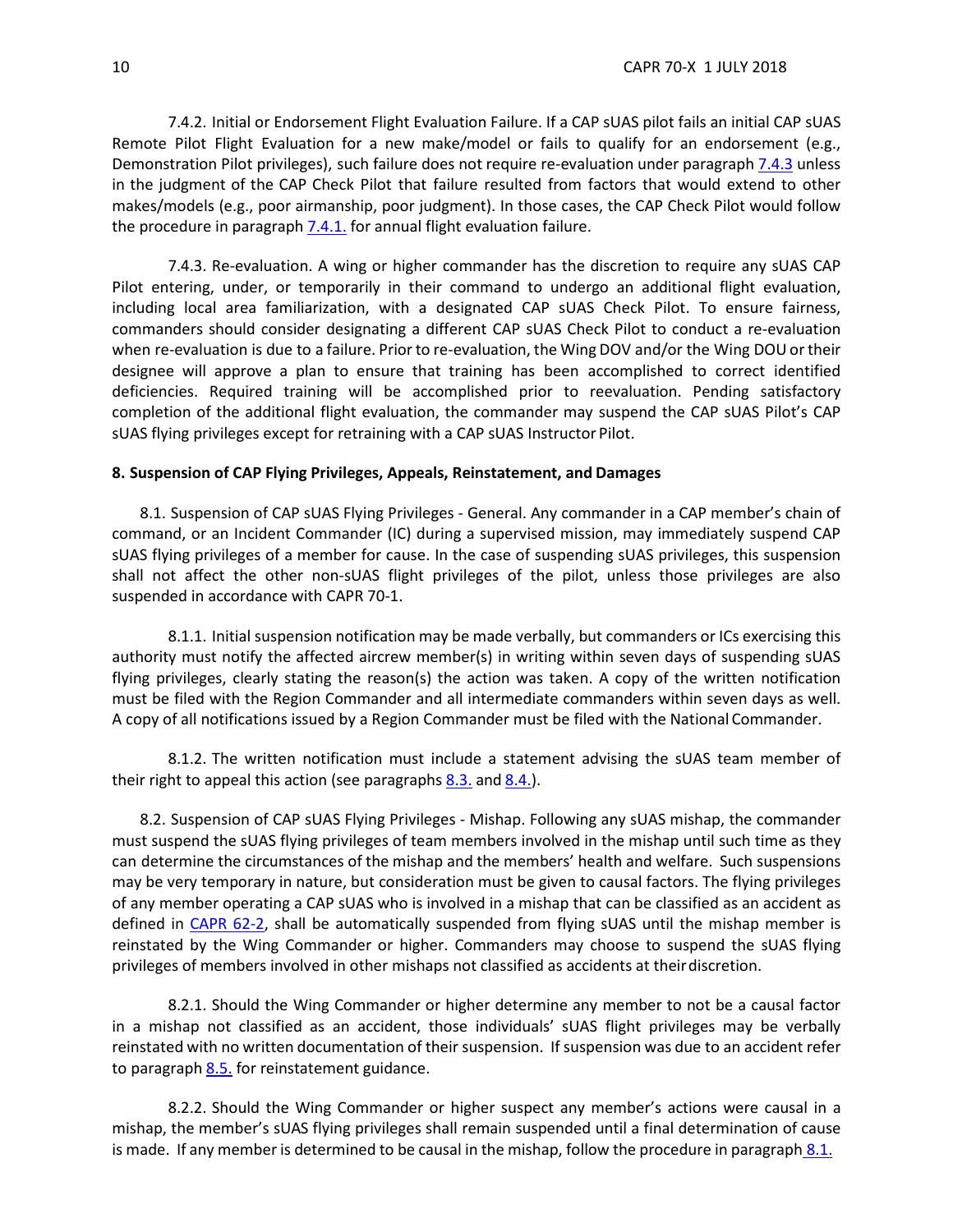<span id="page-10-1"></span>8.3. Appeals – Member Rights. A member who remains suspended from flying sUAS for more than 90 days may submit a one-time written appeal to the Region Commander within one year of the initial suspension. If a Region Commander suspends the flying privileges of a member, the member may appeal to the National Commander.

<span id="page-10-2"></span>8.4. Appeals – Command Action. Upon receipt of a member's appeal, the Region Commander, or National Commander in the case of a Region Commander directed suspension, must appoint a sUAS review panel of at least three CAP sUAS Check Pilots to review the appeal.

8.4.1. The sUAS review panel must examine the facts of the case and make a recommendation to the appointing commander.

8.4.2. The appointing commander must issue a final decision within 60 days of receiving the appeal. All such decisions are final and not subject to review by filing a complaint under [CAPR 20-2,](https://www.gocivilairpatrol.com/static/media/cms/CAPR020002_D67F32F26D5E9.pdf) Complaints, or [CAPR 36-2, C](https://www.gocivilairpatrol.com/static/media/cms/R036_002_D2CD7C6F4C14A.pdf)omplaints under the Civil Air Patrol Nondiscrimination Policy.

<span id="page-10-3"></span>8.5. Reinstatement. Once a member's sUAS flying privileges are suspended, only a wing or higher commander in the individual's chain of command may reinstate that member to sUAS flight status. Commanders may set conditions for reinstatement, including completion of a new CAP sUAS Flight Evaluation. Prior to reinstating the sUAS flying privileges of a member involved in an accident, commanders must coordinate with the CAP/DO who will then obtain concurrence of the CAP/CC. Reinstatement and conditions thereof shall be documented.

8.6. Damages. In accordance with (IAW) [CAPR 174-1, P](https://www.gocivilairpatrol.com/static/media/cms/R174_001_F7C3242683CC7.pdf)roperty Management and Accountability, a CAP member may be assessed some or all of the damages due to negligent operation of CAP sUAS aircraft up to a maximum of \$500.00.

#### <span id="page-10-0"></span>**9. CAP sUAS General Operating and Flight Rules**

9.1. sUAS Use - General Requirements

9.1.1. All CAP sUAS operations must be conducted in accordance with the requirements of 14 CFR and [FAA guidance](http://www.faa.gov/) and any additional requirements or limitations specified in thisregulation.

9.1.2. All CAP sUAS (to include member-owned/furnished sUAS) shall be maintained as prescribed in [CAPR 66-1U,](https://www.gocivilairpatrol.com/static/media/cms/R066_001_8067887A28C8C.pdf) *CAP sUAS Maintenance Management*.

9.1.3. All [CAP](https://www.gocivilairpatrol.com/programs/emergency-services/aircraft-ops-and-staneval/aif-standardized-cap-aircraft-information-file/) [sUAS](https://www.gocivilairpatrol.com/programs/emergency-services/aircraft-ops-and-staneval/aif-standardized-cap-aircraft-information-file/) aircraft must have a standardized, completed, and up-to-date CAP sUAS [Information File \(UIF\)](https://www.gocivilairpatrol.com/programs/emergency-services/aircraft-ops-and-staneval/aif-standardized-cap-aircraft-information-file/) that can be readily produced with the aircraft at all times.

#### 9.2. sUAS Use - Air Force Assigned Missions (AFAM)

9.2.1. CAP sUAS aircraft are the resource of choice for AFAMs. Member owned/furnished aircraft will only be used on AFAMs when CAP corporate aircraft are not available or when mission requirements dictate the usage of non-corporate aircraft.

9.2.1.1. The use of member owned/furnished sUAS requires wing or higher commander approval for each corporate mission and CAP-USAF approval for an AFAM in which the aircraft's use is requested. The use of private owned aircraft for Counter sUAS (Red Cell) missions is expressly prohibited.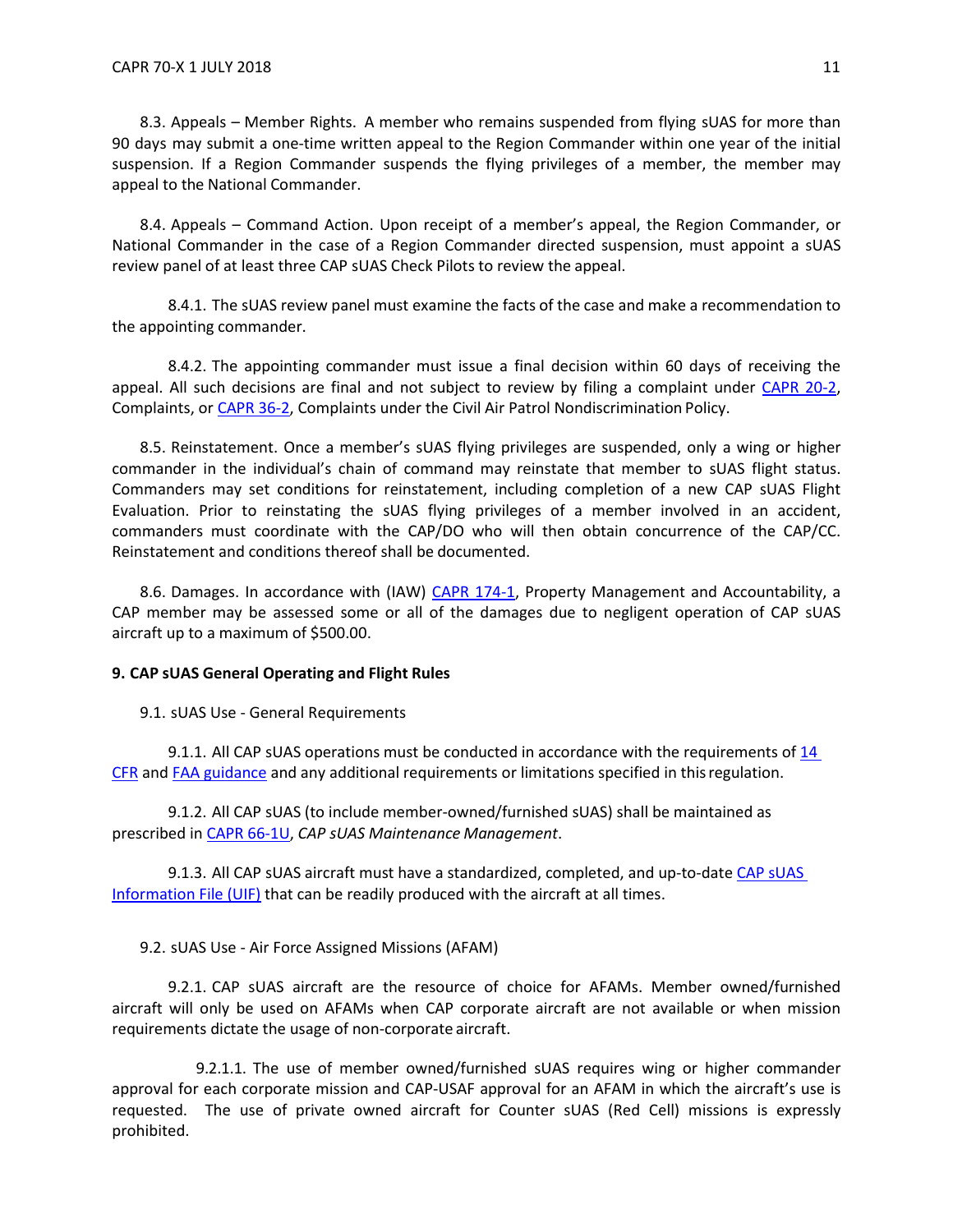9.2.1.2. Requests for use of member-owned/furnished sUAS will not be approved unless a copy of a current [Hold Harmless Agreement \(HHA\)](https://www.gocivilairpatrol.com/static/media/cms/DD_2402__CAP_Hold_Harmless_Agreemen_A4F26658C4E29.pdf) and [CAPF 71U](https://www.gocivilairpatrol.com/static/media/cms/F071_484891873A9D5.pdf) are on file with at the Wing Headquarters for AFAMs and Corporate Missions. Copies of the current [HHA](https://www.gocivilairpatrol.com/static/media/cms/DD_2402__CAP_Hold_Harmless_Agreemen_A4F26658C4E29.pdf) and [CAPF 71U](https://www.gocivilairpatrol.com/static/media/cms/F071_484891873A9D5.pdf) should be uploaded to the [WMIRS](https://www.capnhq.gov/WMIRS/Default.aspx) mission files for reference when used since the use of memberowned/furnished aircraft is rare.

- 9.3. sUAS Use Orientation Flights
	- 9.3.1. If allowing a cadet to use a "buddy box", the CAP sUAS Demonstration Pilot must remain on a set of controls.

9.3.2. During a sUAS Demonstration Flight, the CAP sUAS Pilot shall not perform simulated emergency procedures or aerobatic maneuvers.

9.4. sUAS Use – Prohibited Activities. The following operations are prohibited in CAP sUAS:

9.4.1. Aerobatic flight and spins.

9.4.2. Participating as an act or other demonstration in an air show. Note: Static displays and mission assistance properly approved through the NOC is authorized. Refer to [CAPR 900-5, f](https://www.gocivilairpatrol.com/static/media/cms/R900_005_8F2514161E982.pdf)or additional guidance on CAP air show support.

9.4.3. Dropping of objects (except when authorized by an FAA COA).

- 9.4.4. Night flight (except as authorized by an FAA COA).
- 9.4.5. Flights over people (except as authorized by FAA COA).
- 9.4.6. Flights beyond visual line of sight of the sUAS, without the use of a visual aid except for prescription corrective lenses. (except as authorized by an FAA COA).

9.4.7. Flights above 400 feet AGL (except as authorized by FAA regulation and/or COA)

9.4.8. Except those missions coordinated and approved through the CAP NOC, use of CAP sUAS aircraft for assistance to law enforcement officers.

9.4.9. Operation by anyone other than a CAP sUAS pilot qualified in type, except for trainees in an approved training program who are under the direct supervision of a current and qualified CAP sUAS Instructor Pilot; or cadets, Aerospace Education Members (AEM), or teachers on Teacher Orientation Program (TOP) on a demonstration flight operating under Part 101, or.

9.4.10. Personal use, or any use other than official CAP business.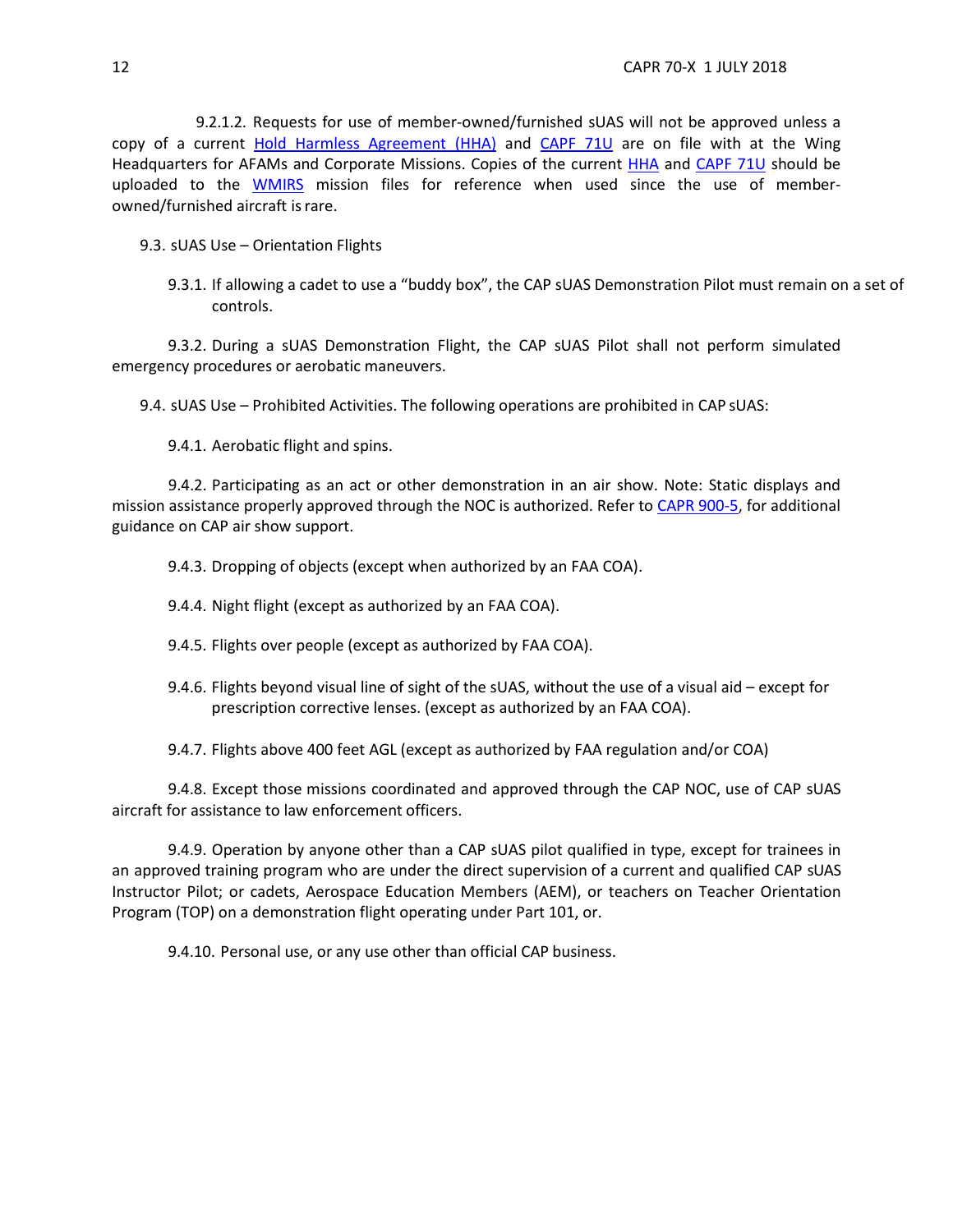9.4.11. Smoking or the use of any tobacco products (including e-cigarettes) within 100 feet of sUAS operations.

9.5. Aircraft Use – Unauthorized Aircraft. The following aircraft shall not be used in CAP operations:

9.5.1. Non-gyro stabilized sUAS (except those used in aerospace education programs or STEM kits)

9.5.2. Experimental sUAS.

9.6. sUAS Team

9.6.1. CAP sUAS team members will carry proof of CAP membership and a government issued picture identification.

9.6.2. All CAP sUAS Pilots must maintain current FAA and CAP sUAS pilot qualification data, to include uploaded documentation required for validation, within the [Ops Quals](https://www.capnhq.gov/CAP.OPSQuals.Web/Default.aspx) system. Flight evaluation forms will be uploaded into Ops [Quals](https://www.capnhq.gov/CAP.OPSQuals.Web/Default.aspx) within 72 hours of evaluation completion and retained in accordance with [CAPR 10-2. D](https://www.gocivilairpatrol.com/static/media/cms/R010_002_06448D9F87459.pdf)ata entries must include:

9.6.2.1. All relevant FAA sUAS pilot qualifications, with copies of current pilot sUAS certificate.

9.6.2.2. Current [CAPF 5U](https://www.gocivilairpatrol.com/static/media/cms/F005_307D79BCBF52D.pdf) and CAPF91U CAP Mission Pilot Checkout and supporting CAP qualifications and endorsements (e.g., CAP Demonstration Pilot, Instructor, etc).

9.6.2.3. All CAP pilots must make a one-time acknowledgement of the CAP Statement of Understanding by dating the Statement of Understanding paragraph in the Ops Quals system.

9.6.3. The CAP sUAS PIC will also verify agency or organization identification credentials of CAP and non-CAP team members (when authorized by agreement or mission approval) or CAP and non-CAP passengers to validate their identity prior to departure from the mission base (see paragraph 9.10.9.).

9.7. sUAS Duty Period and Rest Requirements

9.7.1. Duty Period. A sUAS Team's duty period starts when a team member reports for any CAPrelated duty. It ends with the sortie to be performed during the team's duty period when the team has arrived back at its mission base and the equipment is secured.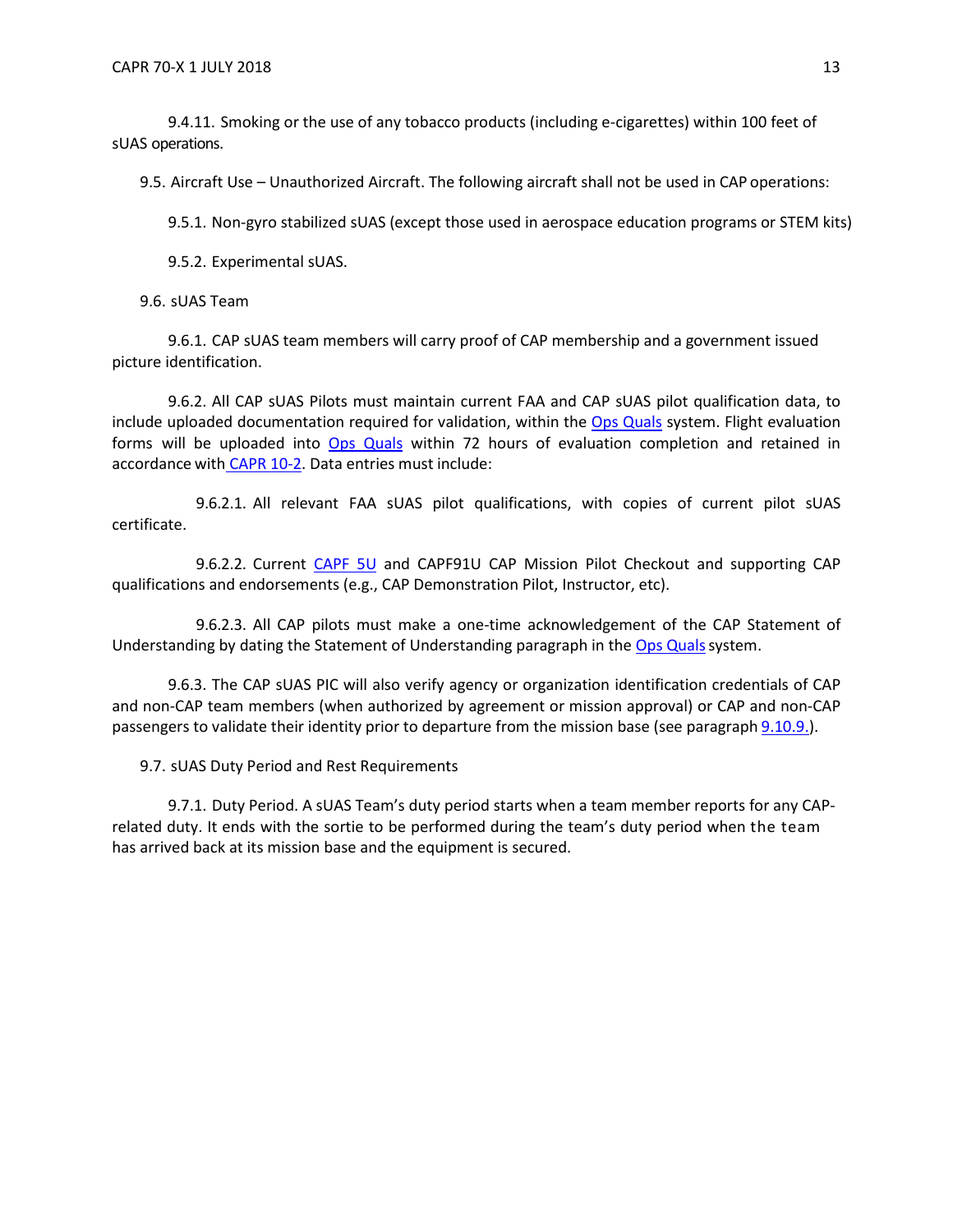Fourteen hours is the maximum for official CAP sUAS team member duty.

9.7.1.1. When approved by the Wing Commander, Vice Commander, or Director of Operations (or higher command level), the PIC may extend the maximum sUAS team duty period within the period up to two hours to compensate for unplanned sortie delays, provided the additional time (in excess of the standard requirements listed in this regulation) is individually agreed by all team members conducting the respective mission, and that the commander and the PIC make an appropriate risk assessment. Duty periods beyond a total of 16 hours will not be authorized.

9.7.1.2. sUAS pilots shall not be scheduled for more than six (6) hours of flight time between periods of crew rest.

9.7.1.3. sUAS pilots shall not be scheduled for more than two (2) hours of continuous sUAS flying without a one (1) hour period of non-sUAS activity between flight periods

9.7.2. Crew Rest. Aircrew members must have ten hours of crew rest between the last official CAP duty and the first official CAP duty in the next duty period.

9.7.2.1. This period accommodates the opportunity for eight hours of uninterrupted crew rest/sleep and two hours of personal preparation/travel time.

9.7.2.2. Crew rest periods cannot begin until after the completion of official duties. Recharging, packaging the sUAS, de-briefing, uploading imagery, or other official business that requires active participation of an aircrew member interrupts or delays that aircrew member's crew restperiod.

9.7.3. sUAS Team Member Responsibility. Notwithstanding other provisions of this section, each sUAS team member is individually responsible to ensure that they obtain sufficient rest during crew rest periods and is healthy enough to fly. Personnel will not be allowed to serve as sUAS team members when they are fatigued, sick or otherwise considered unsafe to fly. Incident staff and sUAS team members will consider external factors when scheduling and approving sorties like a member's outside employmentschedule.

9.8. Uniform Requirements

9.8.1. sUAS. CAP sUAS team members will wear an authorized CAP uniform as outlined in [CAPM](https://www.gocivilairpatrol.com/static/media/cms/M391_E6F33EAAEC28A.pdf)  [39-1,](https://www.gocivilairpatrol.com/static/media/cms/M391_E6F33EAAEC28A.pdf) unless approved mission requirements dictate other attire. Deviations from CAPM 39-1 uniforms require CAP/DO or higher approval.

9.9. sUAS Mission Planning

9.9.1. Briefings. In all CAP sUAS operations, the PIC must provide appropriate team briefings, to include the mission parameters, equipment performance expectations, emergency procedures, and crew coordination. The PIC must also brief all team members to use sterile operational area procedures during all portions of flight and to bring safety of flight concerns (e.g., potentially conflicting traffic, mechanical problems) to the immediate attention of the PIC.

9.9.2. Checklist. Use of manufacturer's checklist or an NHQ-approved checklist is mandatory when using CAP sUAS aircraft. The sUAS Team must review and accomplish all checklist items. All new CAP aircraft checklists and checklist modifications/revisions require [proper coordination](https://www.gocivilairpatrol.com/programs/emergency-services/aircraft-ops-and-staneval/checklist-approval-instructions/) in the following order: The respective CAP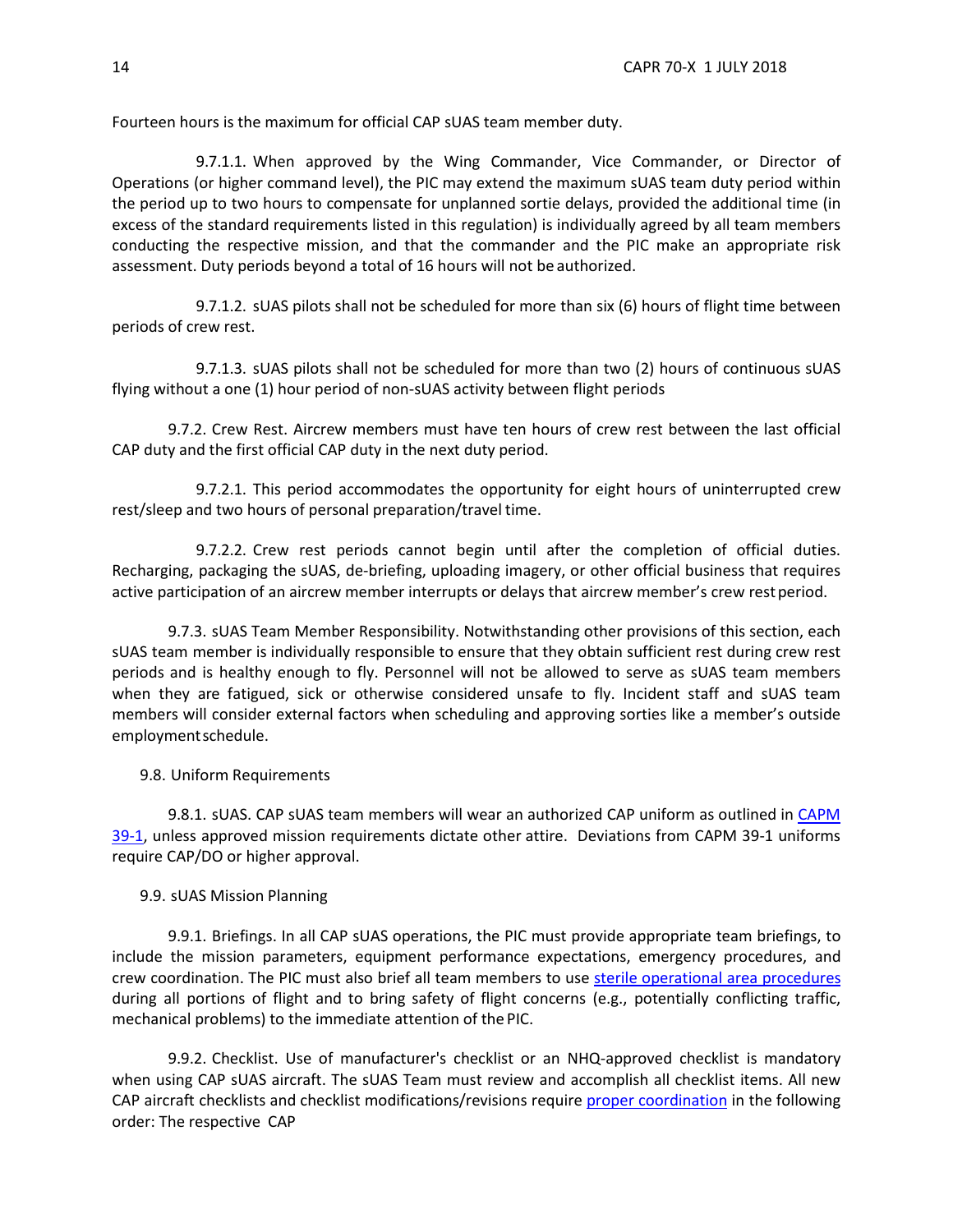Wing DOU, Wing DO, CAP Wing Commander, CAP-USAF/LR, CAP-USAF/DO, CAP/DOU, CAP/DOV and CAP/DO approval.

9.9.3. LAANC. The PIC must file and receive FAA approval via the LAANC system or obtain approval from the ATC for every flight within 5 nautical miles of a towered airport.

9.9.4. Call Signs: UAS Remote Pilots will follow established incident communications protocols and will make radio calls with the following information:

A. CAP Unmanned Aircraft

B. Wing, Region, NHQ single or two-digit designator

C. Configuration (fixed or rotor-wing)

C. Type

D. Agency/Interagency assigned aircraft number.

## **Call Sign Examples**

A. "CAP Unmanned 23R41" (MOWG, Rotor Wing, Type 4 UAS, #1) stated: "CAP Unmanned Twenty-three Romeo Four One"

B. "CAP Unmanned 12F12" (INWG, Fixed Wing, Type 1 UAS, #2) stated: "CAP Unmanned Twelve Foxtrot One Two"

C. "CAP Unmanned 94R23" (SER, Rotor Wing, Type 2 UAS, #3) stated "CAP Unmanned Ninety-Four Romeo Two Three"

9.9.3.1. When ADS-B equipped, IAW 14 CFR [91.227,](https://www.ecfr.gov/cgi-bin/text-idx?node=14%3A2.0.1.3.10&se14.2.91_1227) the callsign must align perfectly with the Flight ID programmed into the ADS-B transponder.

9.9.4. Battery/Reserve Fuel: all sUAS flights must be planned such that a critical battery/fuel level remains in reserve upon landing.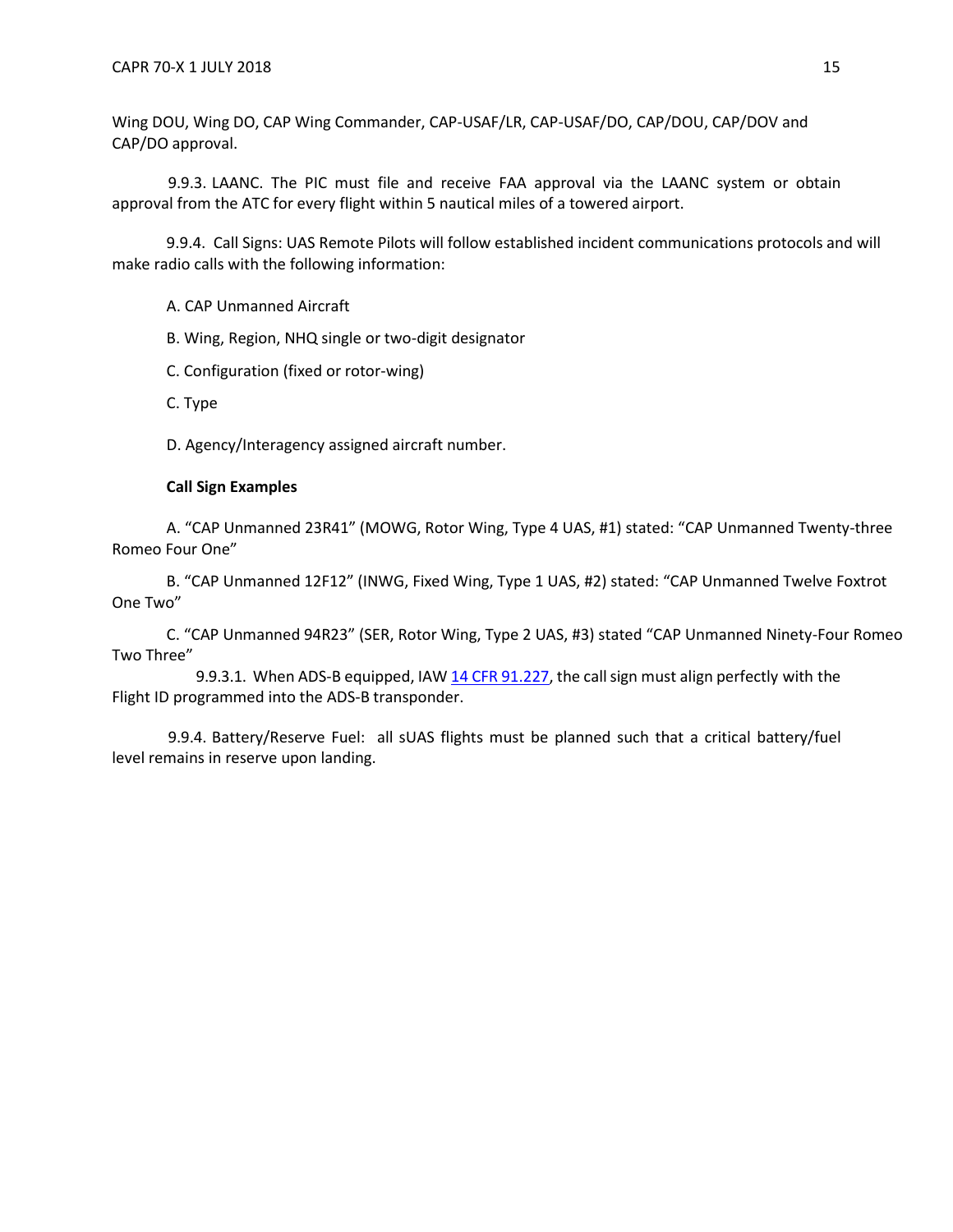9.9.4.1. International Boundaries. Sorties across an international border require CAP/DO approval unless it is part of an FAA instrument approach procedure, or unless vectored by ATC to a US airport.

9.9.5. With CAP's evolving missions, it is critical that important messages and changes be provided to all operations personnel, and confirmation that it has been received documented. CAP/DO will maintain a read file tool in [WMIRS, a](https://www.capnhq.gov/WMIRS/Default.aspx)nd issue optional and mandatory messages in thistool.

9.9.5.1. Optional messages can be reviewed at the user's discretion when able.

9.9.5.2. When mandatory messages are issued, members will not be able to move forward i[n](https://www.capnhq.gov/WMIRS/Default.aspx) [WMIRS](https://www.capnhq.gov/WMIRS/Default.aspx) until they have read and acknowledged the message.

9.9.5.3. Personnel can review all current messages even after having read and acknowledging them should the need arise.

9.10. Normal Operating Procedures

9.10.1. Risk Management

9.10.1.1. When operating CAP aircraft, CAP Pilots must use Risk Management (RM), Crew Resource Management (CRM) and good judgment for the planned flight activity.

9.10.1.2. An Pre-flight Risk Assessment Worksheet (RAW) assessment is mandatory for CAP flight operations. The PIC will complete an electronic RAW assessment whenever possible. In locations where electronic completion of the RAW assessment is not possible, the PIC must use a paper RAW assessment to evaluate risk, and provide the data or paper form to the FRO for entry.

9.10.1.3. In situations where both the PIC and FRO are not able to access [WMIRS](https://www.capnhq.gov/WMIRS/Default.aspx) at the time of release to enter RAW data, the PIC must upload the RAW data used for the flight into [WMIRS](https://www.capnhq.gov/WMIRS/Default.aspx) within 72 hours of landing.

<span id="page-15-0"></span>9.10.1.4. RM is an evolving process along with the missions that continue to change. RAW scores, and who can approve sorties based on the risk associated, will change. Should a non-standard event occur such as a change in operations area, fixed wing landing/takeoff area length, visibility/ceilings, wind conditions or aircraft malfunction occur that directly affects the safe and effective execution of the sortie, the PIC shall contact the appropriate flight release authority for an amended flight release. These factors have separate criteria for FRO or higher approval, but in combination with other factors (such as pilot experience) may necessitate a greater level of approval.

CAP/DO will publish RAW score levels in [WMIRS](https://www.capnhq.gov/WMIRS/Default.aspx) that can be approved by:

9.10.1.4.1. FROs;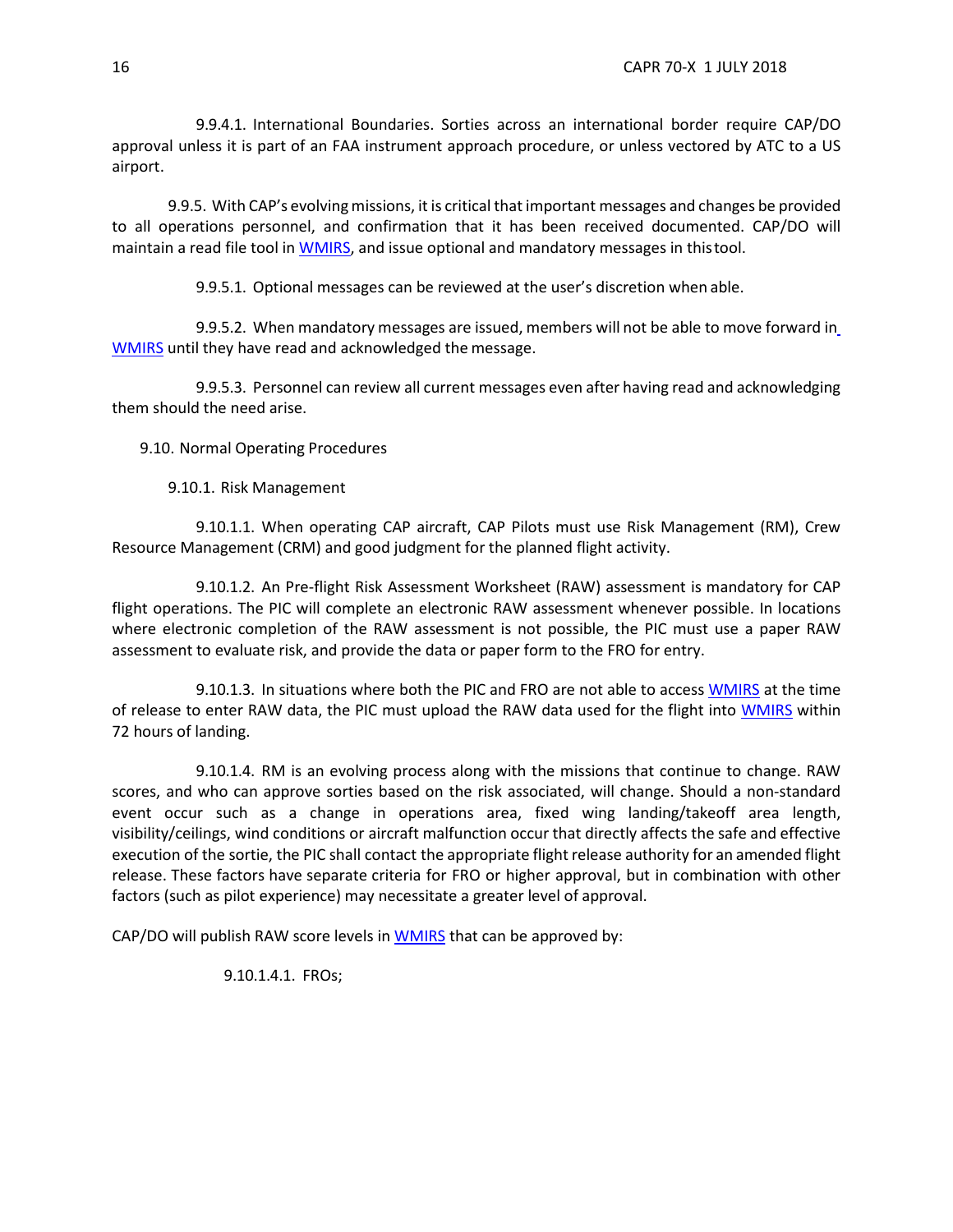9.10.1.4.2. FROs with the concurrence of a Wing or higher Commander, Vice Commander or Director of Operations;

9.10.1.4.3. CAP/DO or designees via the NOC.

9.10.2. Flight Release

9.10.2.1. A flight release is required prior to departure for all CAP sUAS sortie activities. Except as indicated below, each flight release must be issued via the eFlight Release function in WMIRS.

9.10.2.1.1. If [WMIRS](https://www.capnhq.gov/WMIRS/Default.aspx) is not available, the CAP sUAS Sortie/Flight Release Log [\(CAPF 99U](https://www.gocivilairpatrol.com/static/media/cms/F099_988948C87DFCF.pdf)) may be used to temporarily document the flight release. A flight released via [CAPF 99U](https://www.gocivilairpatrol.com/static/media/cms/F099_988948C87DFCF.pdf) must be recorded as an eFlight Release in [WMIRS](https://www.capnhq.gov/WMIRS/Default.aspx) within 24 hours unless the NOC is informed of extenuating circumstances.

9.10.2.2. The sUAS PIC must obtain the flight release from a designated FRO via in-person or telephone conversation and notify the FRO of any changes made prior to departure.

9.10.2.3. The FRO is responsible for verifying appropriate information, authorizing a CAP sUAS pilot to fly as pilot in command in CAP aircraft, documenting the appropriate mission symbol,

> 9.10.2.4. An FRO may not release a flight on which he or she is serving as part of the sUAS team in any capacity.

9.10.2.5. ICs or other incident staff officers on supervised missions may only release sUAS flights related to that mission at their FRO level of authority. Sorties with operational risk management scores requiring approval from a higher authority must still be referred to higher authorities (see paragraph [9.10.1.4.\)](#page-15-0).

9.10.3. Preflight. CAP pilots should thoroughly review any pertinent sUAS aircraft maintenance records prior to flight to determine if the sUAS aircraft is airworthy. All aircraft damage found must be input into the aircraft's maintenance records

9.10.4. Ground operations

9.10.4.1. Flight Controls. Except for flight instruction under direct supervision of a qualified CAP sUAS Instructor, during CAP flight evaluations, only a qualified CAP sUAS Pilot may handle the controls of a CAP sUAS during flight.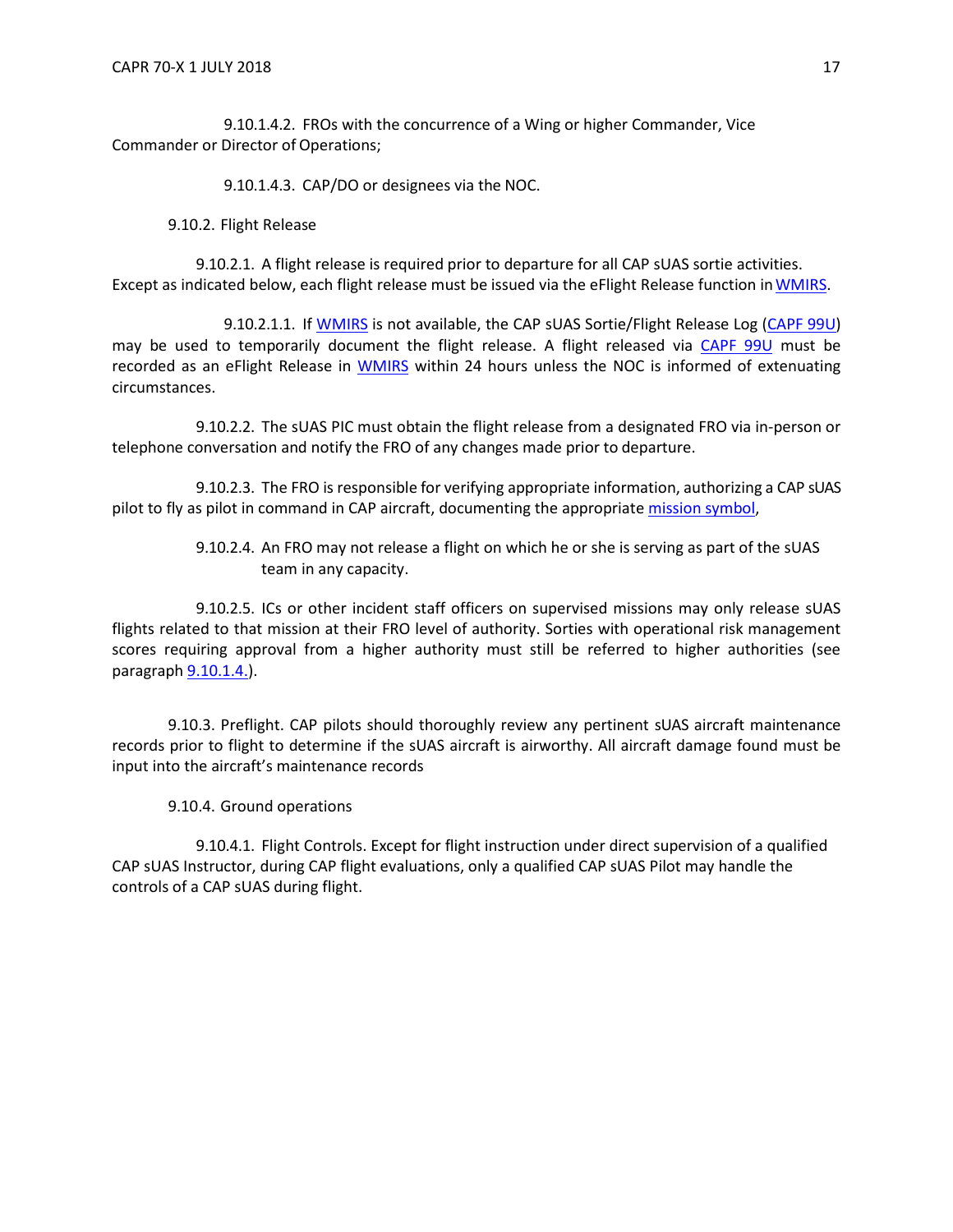9.10.4.2. Clearance:

9.10.4.2.1. Within 3 feet of any obstacle, sUAS pilots shall not "fly and walk" a sUAS around said obstacle.

9.10.4.2.2. CAP sUAS Team personnel may not hand launch or recover rotary wing sUAS aircraft.

9.10.4.3. All engines will be shut down prior to any personnel being permitted to approach any CAP sUAS aircraft on the ground.

9.10.5. Takeoff and Landing

9.10.5.1. Protective Equipment. All sUAS team members must wear prescribed safety equipment prior to takeoff and landing.

9.10.5.2. Minimum flight visibility of three statute miles is required for all VFR flights unless the pilot in command (PIC) is operating under an approved FAA COA permitting said flight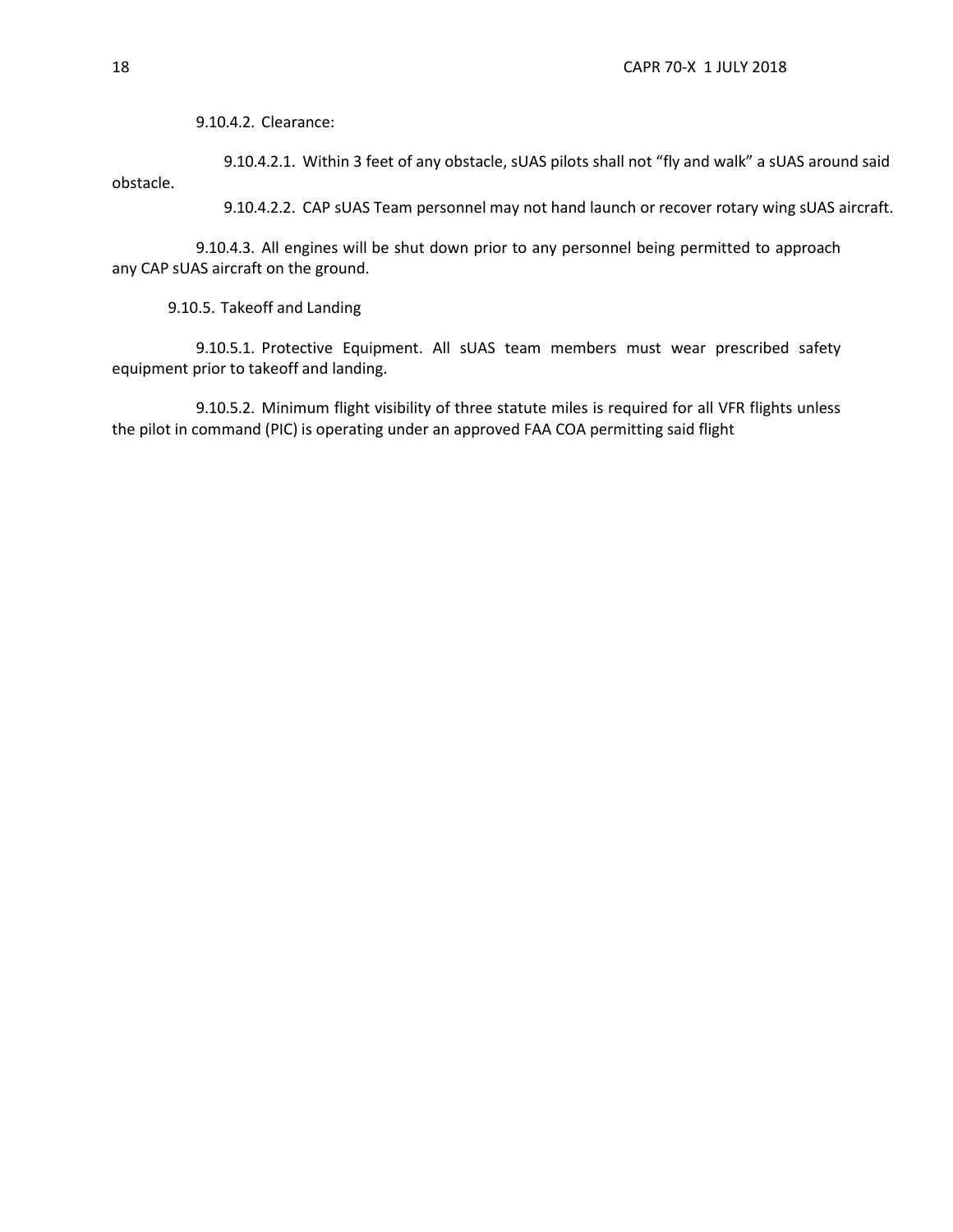9.10.5.3. Wind specific limitations are as follows:

9.10.5.3.1. Fixed Wing sUAS. CAP sUAS fixed wing pilots shall treat the maximum demonstrated crosswind component as documented in the Operating Handbook of that aircraft as a limitation. For aircraft without a published maximum demonstrated crosswind component, the limit shall be 15 knots.

9.10.5.3.1.1 sUAS fixed wing operations with surface winds greater than 20 knots in any direction including gusts are not allowed. sUAS rotary wing operations with surface winds greater than 15 knots in any direction including gusts are not allowed.

9.10.5.4. Icing. CAP aircraft will not be flown into known or forecast icing conditions in the area of operations.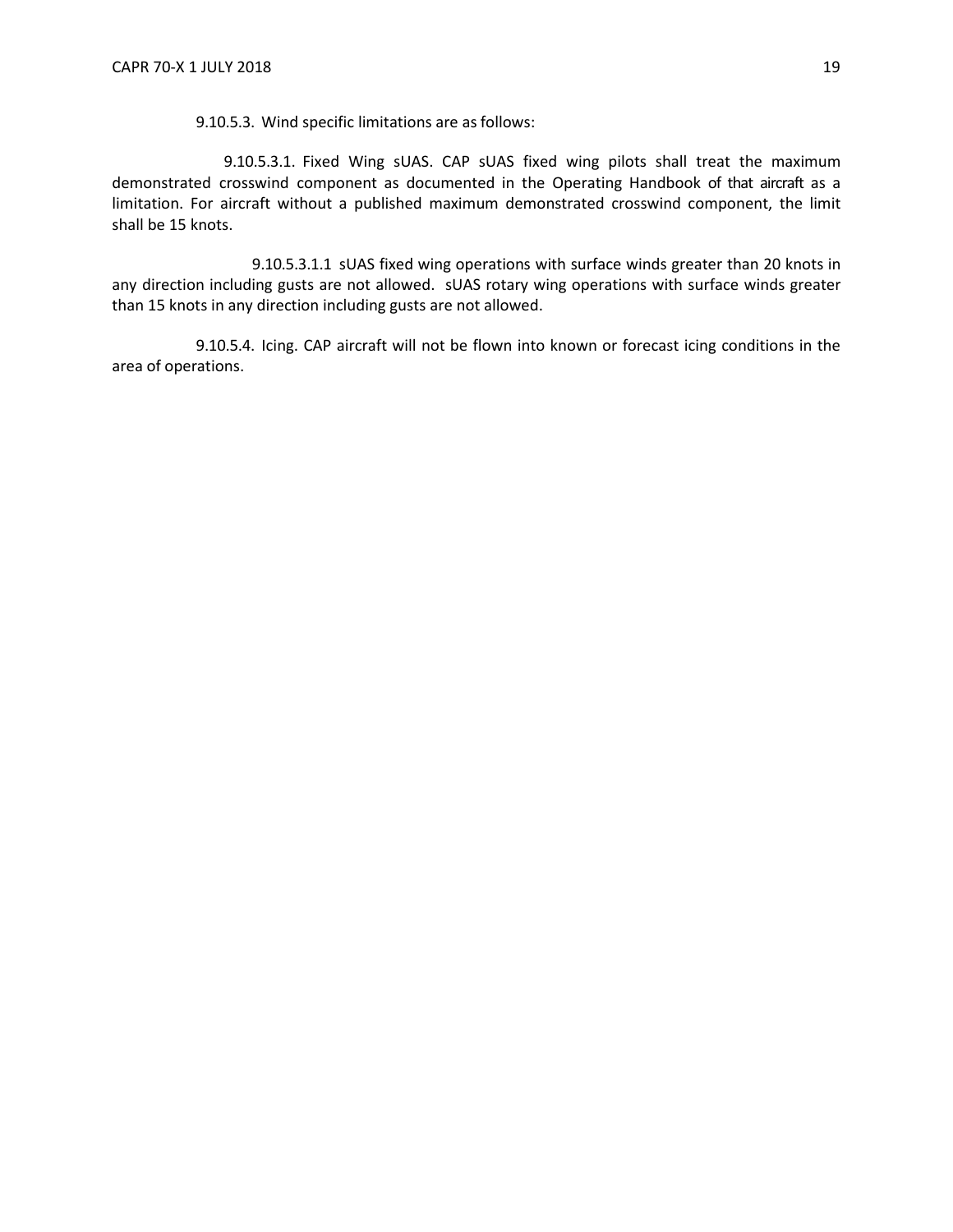9.10.9. Postflight:

9.10.9.1. A pot-flight inspection is required to be completed in accordance with the published checklists.

9.10.9.2. At the end of each flight, the sUAS PIC must record all flight time in [WMIRS.](https://www.capnhq.gov/WMIRS/Default.aspx) (CAPF 109U) Wings must make any necessary corrections to aircraft flying time totals in [WMIRS](https://www.capnhq.gov/WMIRS/Default.aspx) for each month no later than the 20th of the following month. After making any correction, validate each aircraft's flying time using the Form 18 process.

> 9.10.9.3. Discrepancies must be reported and documented in the UAS Information File (UIF). If a discrepancy grounds the aircraft, the pilot must also place the red sUAS Aircraft Grounded Placard from the [UIF](https://www.gocivilairpatrol.com/programs/emergency-services/aircraft-ops-and-staneval/aif-standardized-cap-aircraft-information-file/) on the sUAS's Carrying case.

9.10.9.4. F[o](https://www.capnhq.gov/WMIRS/Default.aspx)r every CAP sortie, the PIC must enter all sortie data, to include actual costs, into [WMIRS](https://www.capnhq.gov/WMIRS/Default.aspx) CAPF 109 and CAPF 109U within 72 hours of its completion. See CAPR [173-3.](https://www.gocivilairpatrol.com/static/media/cms/CAPR_173003_1_Oct_15_cICL1707_w_ICL_77F0ECC82326B.pdf)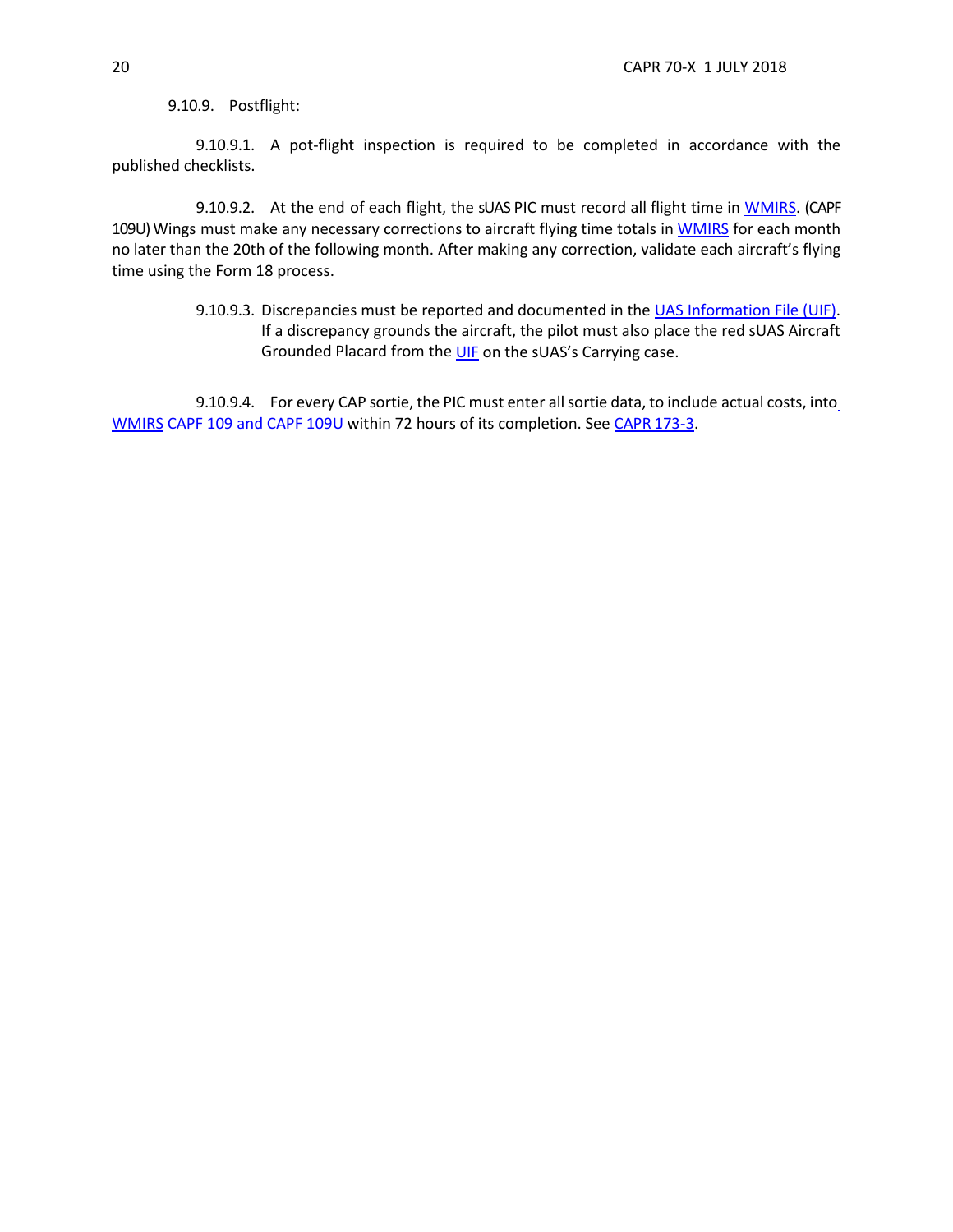9.11. Standardization and Evaluation Reports

9.11.1. The DOV, in cooperation with the DOU, for each wing must report pilot evaluation statistics on a semiannual basis for trend analysis tracking.

9.11.2. To comply with this requirement, each wing DOV must enter the following trend analysis data into [WMIRS:](https://www.capnhq.gov/WMIRS/Default.aspx)

9.11.2.1. By 31 January provide the number of [CAPF](https://www.gocivilairpatrol.com/static/media/cms/F091_449297B36A647.pdf) 5U and CAPF 91U evaluations administered in the July to December period, with the number of failures, including abbreviated evaluations and endorsement areas failed.

9.11.2.2. By 31 July provide the number of [CAPF 5U](https://www.gocivilairpatrol.com/static/media/cms/F005_307D79BCBF52D.pdf) and [CAPF 91U](https://www.gocivilairpatrol.com/static/media/cms/F091_449297B36A647.pdf) evaluations administered in the January to June period, with the number of failures, including abbreviated evaluations and endorsement areas failed.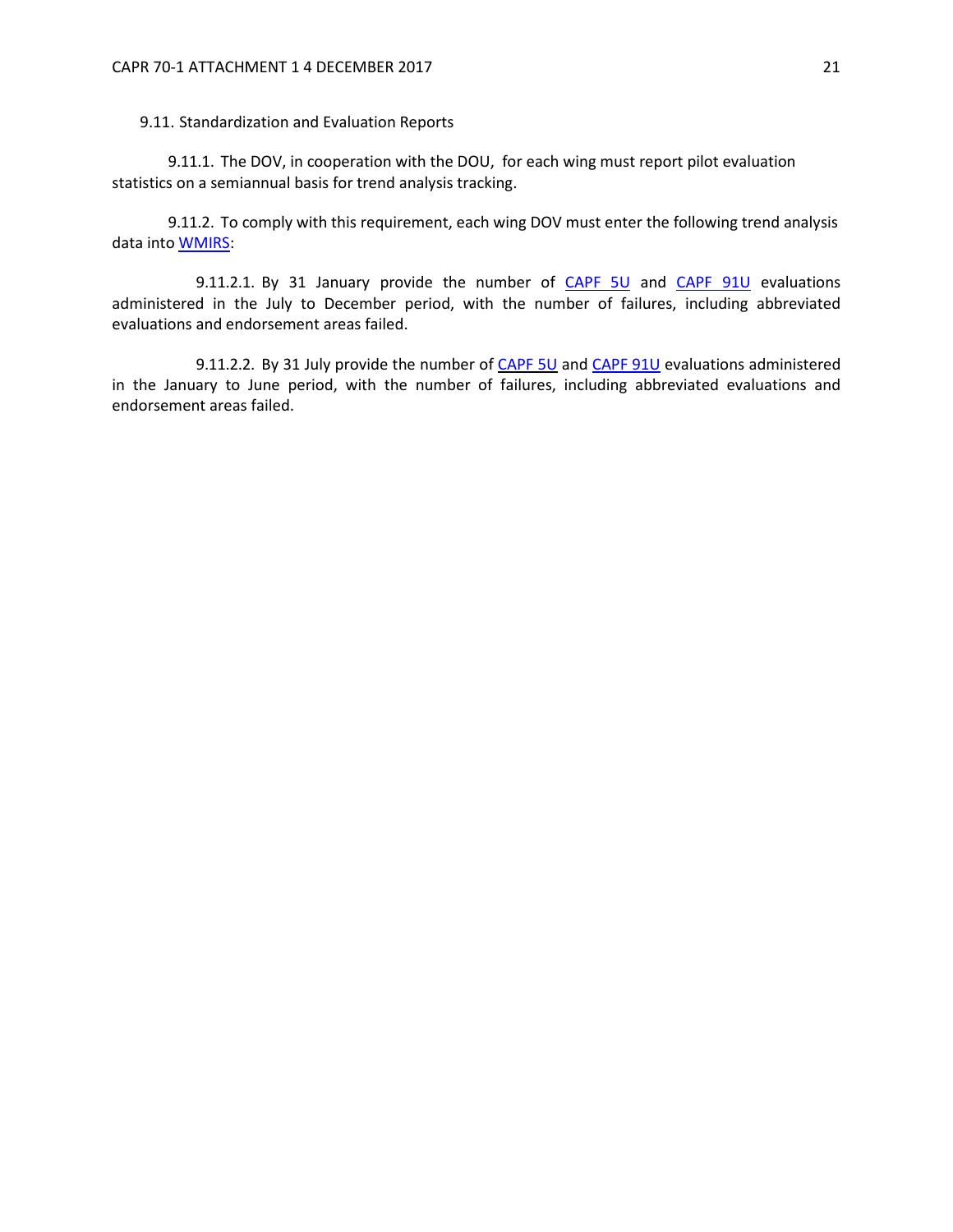## **Attachment 2 - GLOSSARY OF REFERENCES AND SUPPORTING INFORMATION**

#### <span id="page-21-0"></span>**References.**

U.S. Code Title 49, Subtitle VII, Part A, Subpart iii: Safety, Chapter 447 Safety Regulatio[n](http://www.ecfr.gov/cgi-bin/text-idx?SID=24237543f4d6072b2facb5b1dca374c1&mc=true&node=pt14.1.1&rgn=div5)

- [14 Code of Federal Regulations, Part 1,](http://www.ecfr.gov/cgi-bin/text-idx?SID=24237543f4d6072b2facb5b1dca374c1&mc=true&node=pt14.1.1&rgn=div5) *Definitions and Abbreviations*
- [14 Code of Federal Regulations, part 61,](http://www.ecfr.gov/cgi-bin/text-idx?SID=24237543f4d6072b2facb5b1dca374c1&mc=true&node=pt14.2.61&rgn=div5) *Certification: Pilots, Flight Instructors and Ground Instructors*
- [14 Code of Federal Regulation, part 91,](http://www.ecfr.gov/cgi-bin/text-idx?SID=24237543f4d6072b2facb5b1dca374c1&mc=true&node=pt14.2.91&rgn=div5) *General Operating and Flight Rules*

14 Code of Federal Regulation, part 121, *[Operating Requirements: Domestic, Flag and Supplemental](http://www.ecfr.gov/cgi-bin/text-idx?SID=867ed70a44c5c87faeb23fb58b640500&mc=true&node=pt14.3.121&rgn=div5) [Operations](http://www.ecfr.gov/cgi-bin/text-idx?SID=867ed70a44c5c87faeb23fb58b640500&mc=true&node=pt14.3.121&rgn=div5)*

14 Code of Federal Regulation, part 135, *[Operating Requirements: Commuter and On Demand](http://www.ecfr.gov/cgi-bin/text-idx?SID=867ed70a44c5c87faeb23fb58b640500&mc=true&node=pt14.3.135&rgn=div5) [Operations and Rules Governing Persons On Board Such Aircraft](http://www.ecfr.gov/cgi-bin/text-idx?SID=867ed70a44c5c87faeb23fb58b640500&mc=true&node=pt14.3.135&rgn=div5)*

[14 Code of Federal Regulation, part 141,](http://www.ecfr.gov/cgi-bin/text-idx?SID=867ed70a44c5c87faeb23fb58b640500&mc=true&node=pt14.3.141&rgn=div5) *Pilot Schools*

[14 Code of Federal Regulation, part 142,](http://www.ecfr.gov/cgi-bin/text-idx?SID=867ed70a44c5c87faeb23fb58b640500&mc=true&node=pt14.3.142&rgn=div5) *Training Center[s](https://www.gocivilairpatrol.com/static/media/cms/AFI_102701_31_Jul_14_0475E646C469F.pdf)*

[AFI 10-2701, O](https://www.gocivilairpatrol.com/static/media/cms/AFI_102701_31_Jul_14_0475E646C469F.pdf)rganization and Function of the Civil Air Patro[l](http://www.capmembers.com/media/cms/CAP_USAFI_10_2701.pdf)

[CAP-USAFI 10-2701, C](http://www.capmembers.com/media/cms/CAP_USAFI_10_2701.pdf)ivil Air Patrol Operations and Trainin[g](https://www.gocivilairpatrol.com/static/media/cms/P052_007_9F576CAE3B358.pdf)

- [CAPP 52-7, C](https://www.gocivilairpatrol.com/static/media/cms/P052_007_9F576CAE3B358.pdf)adet Orientation Flight Syllabus
- [CAPR 10-2, F](https://www.gocivilairpatrol.com/static/media/cms/R010_002_06448D9F87459.pdf)iles Maintenance and Records Disposition
- [CAPR 20-2, C](https://www.gocivilairpatrol.com/static/media/cms/CAPR020002_D67F32F26D5E9.pdf)omplaints
- [CAPR 35-6, O](https://www.gocivilairpatrol.com/static/media/cms/R035_006_70213217D50CA.pdf)perations Ratings, Awards and Badges
- [CAPR 36-2, C](https://www.gocivilairpatrol.com/static/media/cms/R036_002_D2CD7C6F4C14A.pdf)omplaints under the Civil Air Patrol Nondiscrimination Policy
- [CAPM 39-1, C](https://www.gocivilairpatrol.com/static/media/cms/M391_E6F33EAAEC28A.pdf)AP Uniform Manual
- [CAPR 39-2, C](https://www.gocivilairpatrol.com/static/media/cms/R039_002_A74FDA9552C2D.pdf)ivil Air Patrol Membership
- [CAPM 60-1G, C](https://www.gocivilairpatrol.com/static/media/cms/CAPM060001G_80BC72C96CB5F.pdf)AP Glider Program Procedures Manual
- [CAPR 60-2, P](https://www.gocivilairpatrol.com/static/media/cms/R060002_Cadet_Protection_1_MAR_18_C9DF90813A654.pdf)ilot Flight Clinics
- [CAPR 60-3, C](https://www.gocivilairpatrol.com/static/media/cms/R060_003_075A4369FBA8E.pdf)AP Emergency Services Training and Operational Missions
- [CAPR 60-6, C](https://www.gocivilairpatrol.com/static/media/cms/R060_006_1A37BA71043C2.pdf)AP Counterdrug Operations
- [CAPR 62-2, M](https://www.gocivilairpatrol.com/static/media/cms/R062_002_211E97E99C6A4.pdf)ishap Reporting and Review
- [CAPR 66-1, C](https://www.gocivilairpatrol.com/static/media/cms/R066_001_8067887A28C8C.pdf)AP Aircraft Maintenance Management
- [CAPR 173-3, P](https://www.gocivilairpatrol.com/static/media/cms/CAPR_173003_1_Oct_15_cICL1707_w_ICL_77F0ECC82326B.pdf)ayment for Mission Support
- [CAPR 174-1, P](https://www.gocivilairpatrol.com/static/media/cms/R174_001_F7C3242683CC7.pdf)roperty Management and Accountability
- [CAPR 900-5, C](https://www.gocivilairpatrol.com/static/media/cms/R900_005_8F2514161E982.pdf)ivil Air Patrol Insurance/Benefits Program

## **Forms Prescribed.**

[CAP Form 5U](https://www.gocivilairpatrol.com/static/media/cms/F005_307D79BCBF52D.pdf) – CAP sUAS Pilot Flight Evaluation

[CAP Form 5Q-U](https://www.gocivilairpatrol.com/static/media/cms/F005Q_A_CE3D5276A7C14.pdf) – sUAS Questionnaire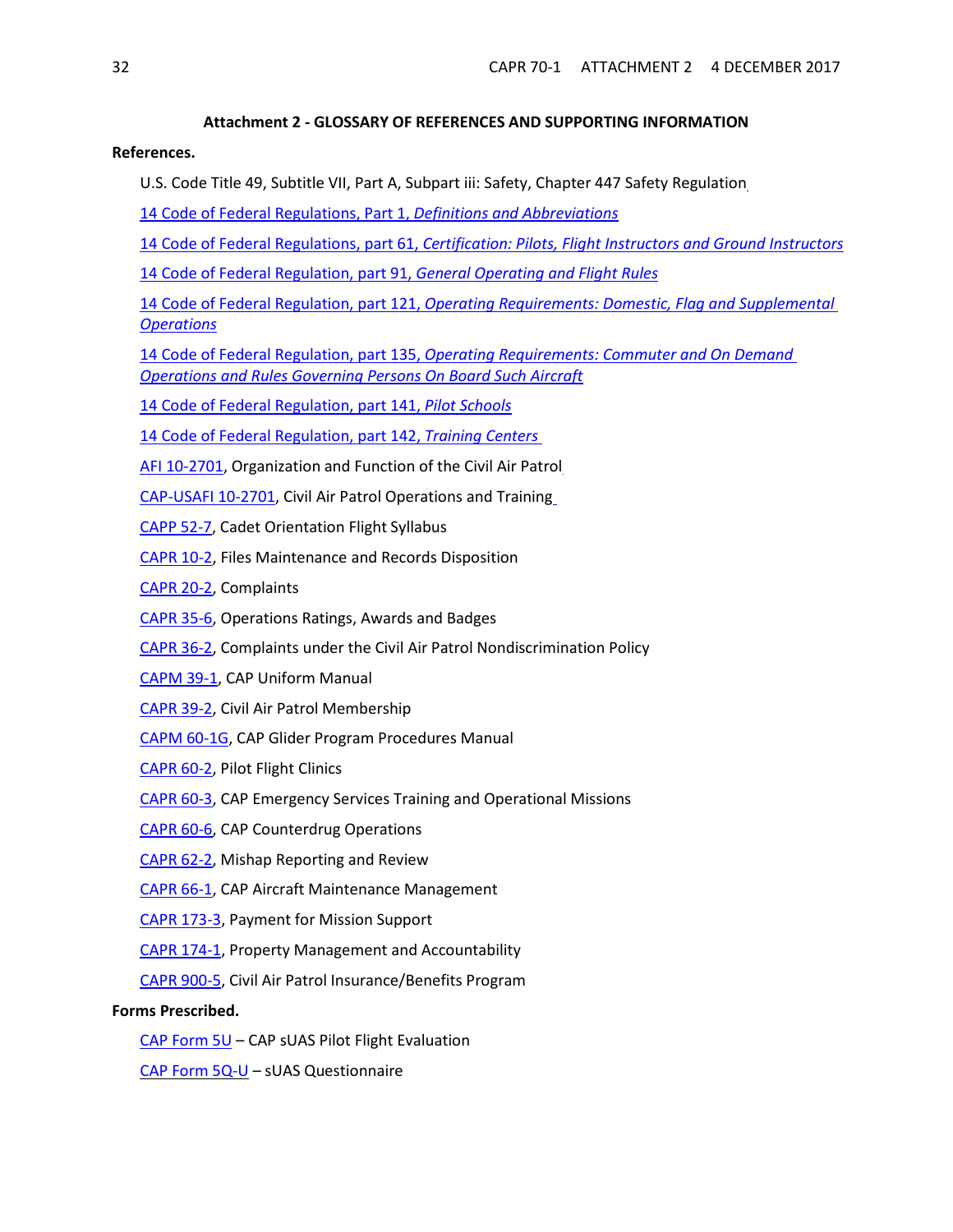[CAP Form 71U](https://www.gocivilairpatrol.com/static/media/cms/F071_484891873A9D5.pdf) – CAP Aircraft Inspection Checklist

[CAP Form 91U](https://www.gocivilairpatrol.com/static/media/cms/F091_449297B36A647.pdf) – CAP sUAS Mission Pilot Checkout

[CAP Form 99U](https://www.gocivilairpatrol.com/static/media/cms/F099_988948C87DFCF.pdf) – CAP sUAS Flight Release Log

# **Acronyms.**

- [ACS](https://www.faa.gov/training_testing/testing/acs/) Airman Certification Standards
- AFAM Air Force Assigned Mission
- AGL Above Ground Level
- [ASI](https://www.faa.gov/jobs/career_fields/aviation_careers/media/ASI_Fact_Sheet.pdf) FAA Aviation Safety Inspector
- CAP Civil Air Patrol
- CAP/DO National Headquarters Director of Operations
- CAP/DOV National Headquarters Standards and Evaluation Officer
- CAP/DOU National Headquarters Small Unmanned Aerial Systems Project Manager
- CAPF Civil Air Patrol Form
- CAPM Civil Air Patrol Manual
- CAPR Civil Air Patrol Regulation
- CAP-USAF Civil Air Patrol-United States Air Force
- CAP-USAF/DO CAP-USAF Director of Operations
- CAP-USAF LR CAP-USAF Liaison Region
- CAP-USAF LR/CC CAP-USAF Liaison Region Commander
- CFR Code of Federal Regulations
- DO Director of Operations
- DOV Standardization and Evaluation Officer
- DOU Unmanned Aerial Systems Officer
- DPE Designated Pilot Examiner
- FBO Fixed Base Operator
- FRO Flight Release Officer
- HHA Hold Harmless Agreement
- IACE International Air Cadet Exchange
- IC Incident Commander
- IFR Instrument Flight Rules
- JROTC Junior Reserve Officer Training Corps
- MSL Mean Sea Level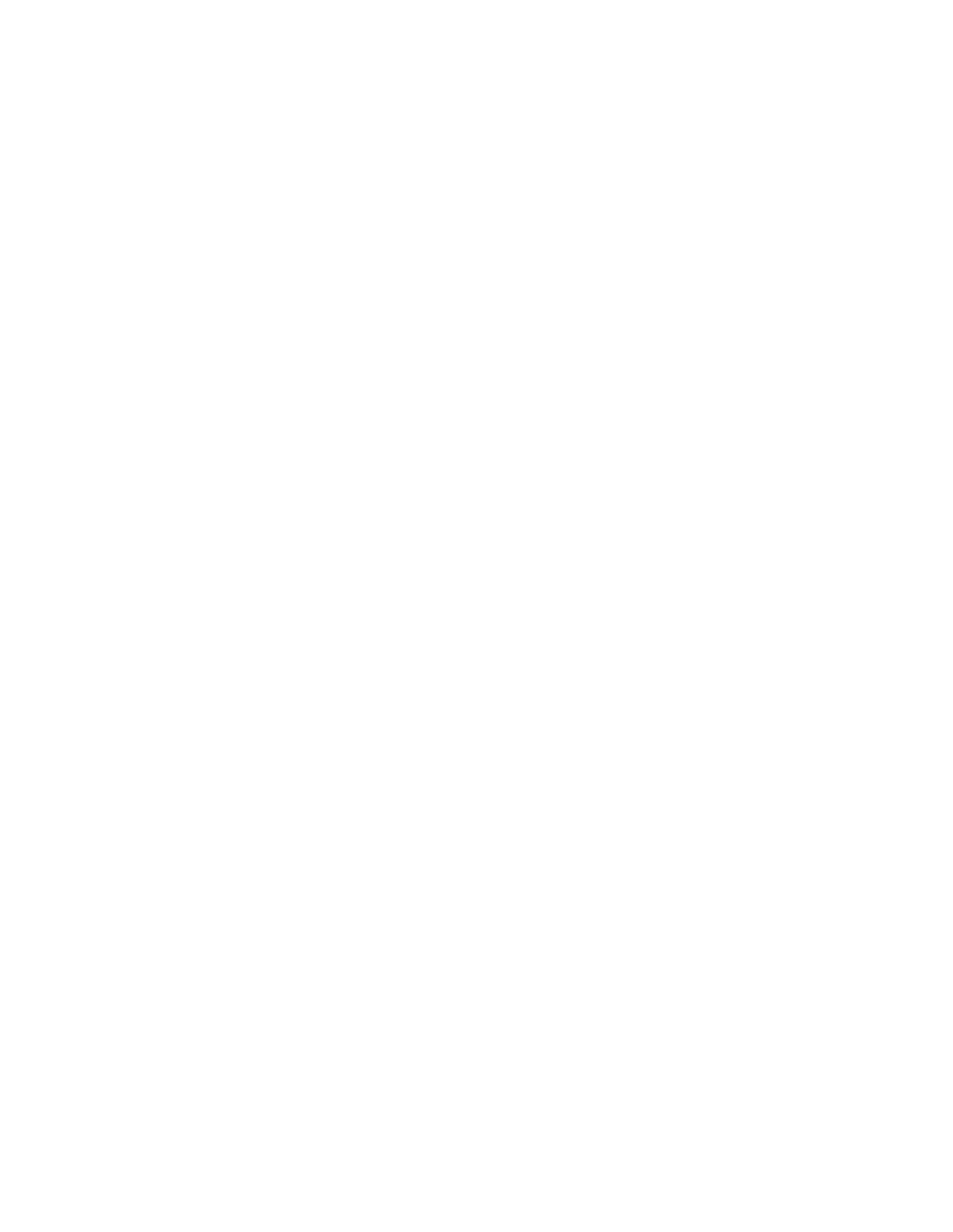NCPSC – National Check Pilot Standardization Course

NHQ – National Headquarters Civil Air Patrol

nm – Nautical Miles

NOC – Civil Air Patrol National Operations Center

PIC – Pilot in Command

[PTS](https://www.faa.gov/training_testing/testing/test_standards/) – Practical Test Standards

ROTC – Reserve Officer Training Corps

sUAS – small Unmanned Aerial System

UIF – sUAS Information File

VFR – Visual Flight Rules

[WMIRS](https://www.capnhq.gov/WMIRS/Default.aspx) - Web Mission Information Reporting System

#### **Terms.**

Definitions. All definitions used in CAP are consistent with those in 14 CFR parts [1,](http://www.ecfr.gov/cgi-bin/text-idx?SID=24237543f4d6072b2facb5b1dca374c1&mc=true&node=pt14.1.1&rgn=div5) [61,](http://www.ecfr.gov/cgi-bin/text-idx?SID=24237543f4d6072b2facb5b1dca374c1&mc=true&node=pt14.2.61&rgn=div5) [91, a](http://www.ecfr.gov/cgi-bin/text-idx?SID=24237543f4d6072b2facb5b1dca374c1&mc=true&node=pt14.2.91&rgn=div5)nd 107; except for the following CAP-specific terms:

CAP Aircraft Definitions

CAP sUAS Aircraft – Any aircraft (CAP corporate ormember owned orfurnished) used in a CAP sUAS flight activity. Categories of CAP sUAS Aircraft include:

- a) CAP Rotary Wing sUAS
- <span id="page-24-0"></span>b) CAP Fixed Wing sUAS

CAP sUAS Corporate Aircraft – Any sUAS aircraft owned by and registered to, or under an exclusive

lease to, CAP.

CAP Aircrew Definitions

CAP sUAS Check Pilot – A CAP sUAS pilot who is qualified and authorized in accordance with this regulation to administer an initial or renewal CAP proficiency checks to CAP member pilots in CAP aircraft, and to endorse the CAP Form 5U.

CAP sUAS Check Pilot Examiner – A CAP sUAS pilot who is qualified and authorized in accordance with this regulation to administer an initial or renewal flight check to CAP member sUAS pilots in CAP sUAS aircraft for CAP sUAS Check Pilot privileges, and to endorse the CAP Form 5U accordingly.

CAP sUAS Flight Release Officer (FRO) – A CAP member who is qualified and authorized in accordance with this regulation to release CAP sUAS flights.

CAP sUAS Instructor Pilot – A CAP sUAS pilot who is qualified and authorized in accordance with this regulation to give flight instruction to CAP members.

CAP sUAS Demonstration Pilot – A CAP sUAS pilot who is qualified and authorized in accordance with this regulation to conduct Demonstration Flights for CAP cadets.

CAP sUAS Mission Pilot – See [CAPR 60-3.](https://www.gocivilairpatrol.com/static/media/cms/R060_003_075A4369FBA8E.pdf)

CAP sUAS Mission Check Pilot – See [CAPR 60-3.](https://www.gocivilairpatrol.com/static/media/cms/R060_003_075A4369FBA8E.pdf)

CAP sUAS Mission Check Pilot Examiner – Se[e CAPR 60-3.](https://www.gocivilairpatrol.com/static/media/cms/R060_003_075A4369FBA8E.pdf)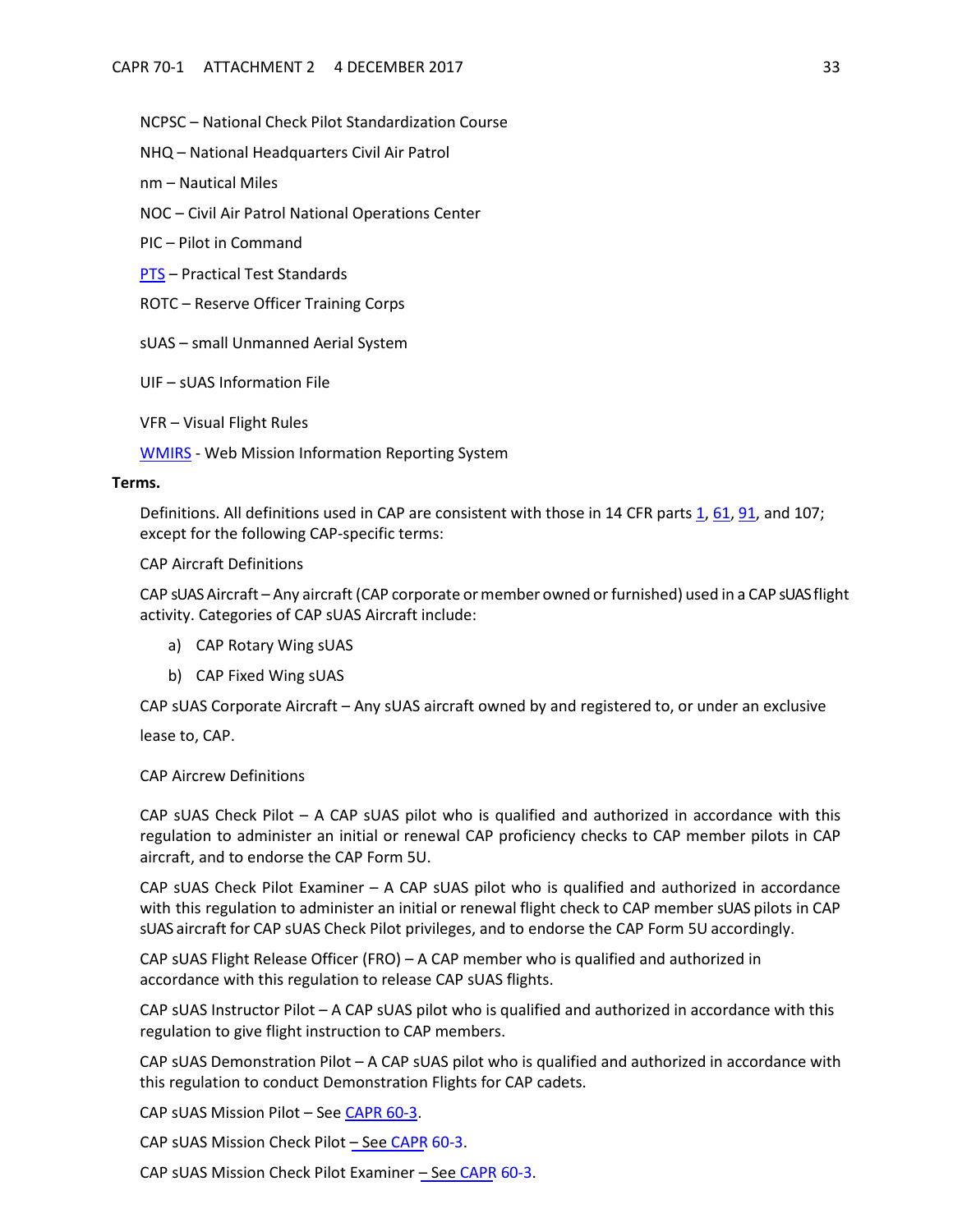CAP sUAS Pilot – A CAP sUAS pilot who is qualified and authorized in accordance with this regulation to operate as pilot in command of CAP aircraft.

Current and Qualified – Denotes that a CAP aircrew member meets all 14 CFR and CAP requirements for currency and operational eligibility.

DOV – Abbreviation and office symbol for Standardization and Evaluation (Stan/Eval) Officer at the national, region, wing or squadron level.

Operations Qualifications [\(Ops Quals\)](https://www.capnhq.gov/CAP.OPSQuals.Web/Default.aspx) – The CAP online application used to enter, validate, and document aircrew members' qualifications and currency for CAP flight activities.

CAP Flight and Mission Definitions

Air Force Assigned Mission – As defined in [AFI 10-2701, O](https://www.gocivilairpatrol.com/static/media/cms/AFI_102701_31_Jul_14_0475E646C469F.pdf)rganization and Function of the Civil Air Patrol, any CAP flight or ground activity that the Air Force approved under an [A or B mission symbol.](https://www.gocivilairpatrol.com/static/media/cms/07_AIF_FLT_LOG_2_B62FB0443499A.pdf) See also [CAP-USAFI 10-2701, C](https://www.gocivilairpatrol.com/static/media/cms/AFI_102701_20470E7786898.pdf)ivil Air Patrol Operations and Training.

Abbreviated – A CAP Flight Evaluation process used to add or update endorsements or aircraft models in the same category and class on the CAP Pilot's current [CAPF](https://www.gocivilairpatrol.com/static/media/cms/F005_307D79BCBF52D.pdf) 5. There are no minimum requirements for flight time or landings. An abbreviated [CAPF 5](https://www.gocivilairpatrol.com/static/media/cms/F005_307D79BCBF52D.pdf) does not change the expiration date for any pilot privileges.

Annual – CAP sUAS Pilot Flight Evaluation in a specific make and model (see definition for Initial); not to be confused with an annual inspection of an aircraft IAW [CAPR](https://www.gocivilairpatrol.com/static/media/cms/R066_001_8067887A28C8C.pdf) CAPR 66-1.

CAP Corporate Mission – Any CAP flight activity that is not an Air Force Assigned Mission (AFAM).

CAP Form 5U – CAP form used to document a CAP pilot's annual CAP Pilot Flight Evaluation in a specific make and model of sUAS.